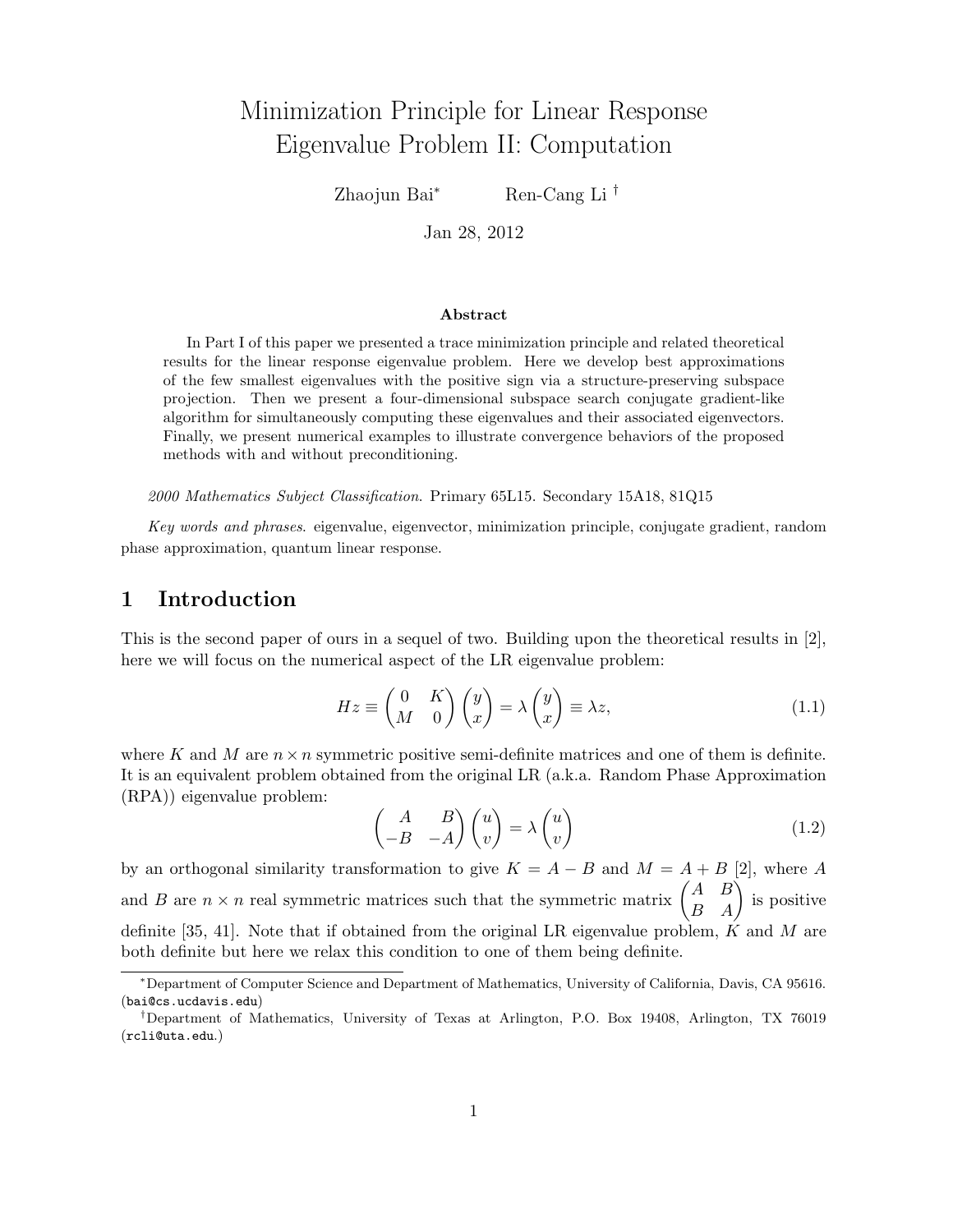As noted in [3], the eigenvalue problem (1.1) is equivalent to any one of the following product eigenvalue problems

$$
KMy = \lambda^2 y,\tag{1.3a}
$$

$$
MKx = \lambda^2 x. \tag{1.3b}
$$

Their equivalences have led to solving (1.1) through solving one of the eigenvalue problems in (1.3). They also imply that the eigenvalues of H come in  $\pm \lambda$  pairs. As in [2], we will denote the positive eigenvalues<sup>1</sup> of H by  $\lambda_i$  ( $1 \leq i \leq n$ ) and

$$
-\lambda_n \leq \cdots \leq -\lambda_2 \leq -\lambda_1 \leq 0 \leq \lambda_1 \leq \lambda_2 \leq \cdots \leq \lambda_n.
$$

The eigenvalue problem (1.2) has the same eigenvalues  $\pm \lambda_i$ .

An important minimization principle of Thouless [40] is

$$
\lambda_1 = \min_{u,v} \varrho(u,v),\tag{1.4}
$$

where  $\rho(u, v)$  is defined by

$$
\varrho(u,v) = \frac{\begin{pmatrix} u \\ v \end{pmatrix}^{\mathrm{T}} \begin{pmatrix} A & B \\ B & A \end{pmatrix} \begin{pmatrix} u \\ v \end{pmatrix}}{|u^{\mathrm{T}}u - v^{\mathrm{T}}v|},\tag{1.5}
$$

and the minimization is taken among all vectors  $u, v$  such that  $u^T u - v^T v \neq 0$ . For H, this minimization principle translates into

$$
\lambda_1 = \min_{x,y} \rho(x,y),\tag{1.6}
$$

where

$$
\varrho(u,v) \equiv \rho(x,y) \stackrel{\text{def}}{=} \frac{x^{\text{T}} K x + y^{\text{T}} M y}{2|x^{\text{T}} y|},\tag{1.7}
$$

where the minimization is taken among all x and y such that either  $x^Ty \neq 0$  or  $x^Ty = 0$  but  $x^{\mathrm{T}}Kx + y^{\mathrm{T}}My > 0$ . This removes those x and y that annihilate both the numerator and the denominator from the domain. In particular  $x = y = 0$  is excluded.

Thouless' minimization principle (1.4) and consequently the induced (1.6) for H were proved under the condition that both  $A \pm B$  (thus K and M, too) are symmetric positive definite. In [2], they were extended to include the case when one of  $K$  and  $M$  is definite.

Since the RPA and linear response theory was proposed by Bohm and Pines for studying the collective motion of many particles in the early 1950's [7], the development of numerical methods for solving the eigenvalue problem (1.2) and equivalently (1.1) has been an active research subject in computational (quantum) physics and chemistry for over four decades. In [9], it was suggested to solve the equivalent product eigenvalue problem (1.3a) instead by converting it to the symmetric eigenvalue problem of  $R^{T}KR$  using the Cholesky decomposition of  $M = R^{T}R$ . In [29, 38], Davidson's algorithm for the symmetric eigenvalue problem was extended to the large scale eigenvalue problem (1.2). In [14, 15, 43, 44, 45], Lanczos-like algorithms were proposed. Given the minimization principle  $(1.4)$  or equivalently  $(1.6)$ , conjugate gradient  $(CG)$  methods become nature choices for finding the smallest positive eigenvalue and indeed they have (see for example [25, 27]).

<sup>&</sup>lt;sup>1</sup>Note our convention of assigning the positive sign to half of the eigenvalues 0 and the negative sign to the other half in [2].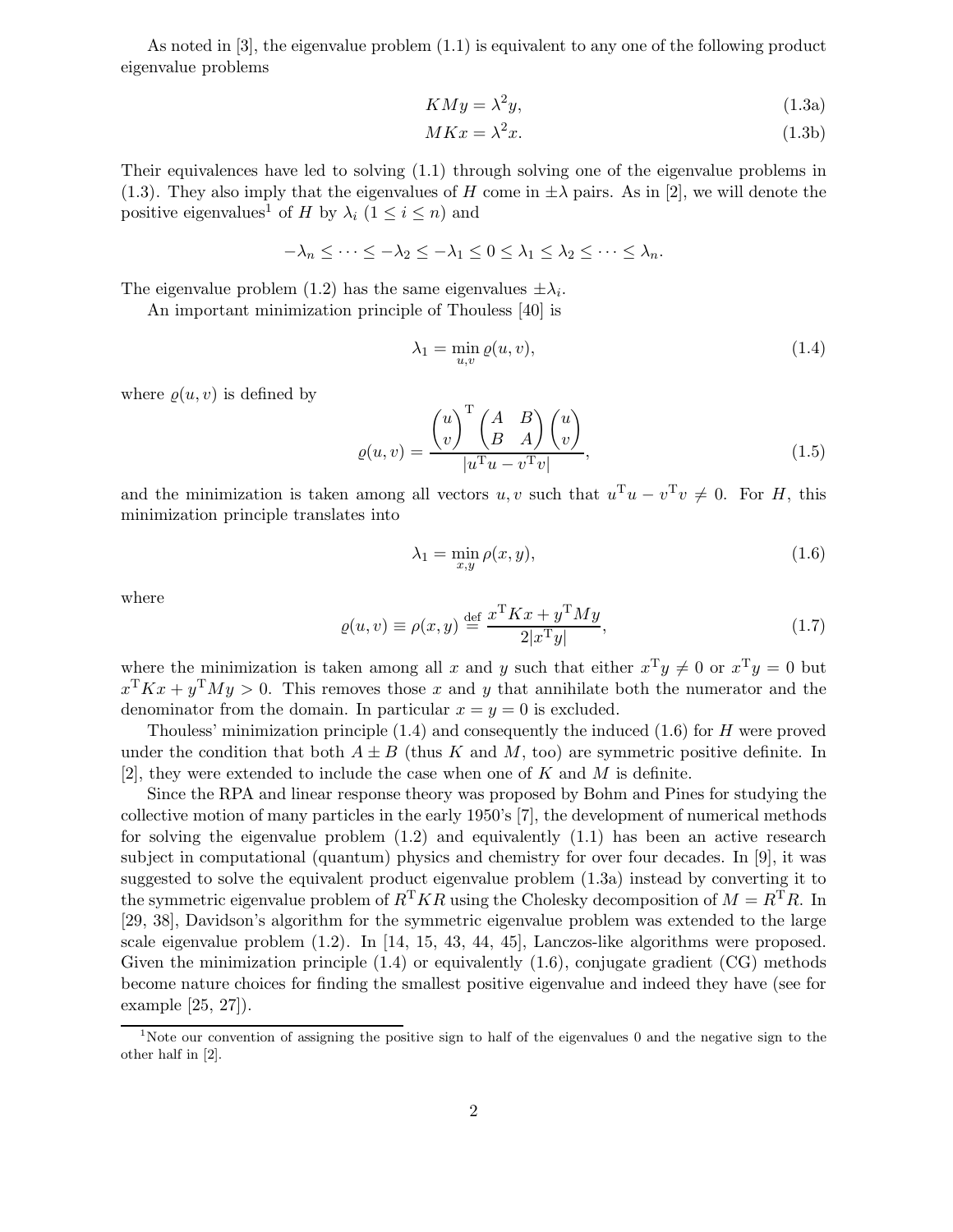Meanwhile, the eigenvalue problems in the forms of  $(1.1)$ ,  $(1.3)$ , and  $(1.2)$  have also attracted a great deal of attention in numerical analysis community over the past four decades, too. As early as in 1960's, Wilkinson discussed the product eigenvalue problems (1.3) arising from theoretical physics, and proposed the method of transforming them to the standard symmetric eigenvalue problems by using the Cholesky decomposition [48, p.35, p.337]. Wilkinson's method is implemented as LAPACK's subroutine xSYGVD [1], where the product eigenvalue problems in  $(1.3)$  are classified as the types 2 and 3 of the generalized symmetric definite eigenvalue problems, respectively. Alternatively the structure-preserving GR algorithm, a generalization of the well-known QR algorithm, can also be used for small to medium size problems [47, Chapter 8]. For large and sparse cases, the Lanczos algorithm, Krylov-Schur algorithm and Jacobi-Davidson algorithm all have been generalized to the product eigenvalue problems (see [17, 21, 46]). On the other hand, since the RPA eigenvalue problem  $(1.2)$  is a special case of the *Hamiltonian matrix* eigenvalue problem, an extension of the QR algorithm made for Hamiltonian matrix eigenvalue problems can be used to solve the problems of small to medium sizes [6, 8, 12, 47]. In particular, the work [12] treated a more general linear response eigenvalue problem. Algorithms for large scale Hamiltonian eigenvalue problems can be found in [4, 5] and references therein. An RPA test case is given in [4] to illustrate the computational efficiency of a Hamiltonian Krylov-Schur-type algorithm.

A recent survey study [42] compared four numerical methods (namely Lanczos, Arnoldi, Davidson, and CG) and discussed the limitations of each of these methods for developing an efficient linear-scaling eigensolver for the RPA eigenvalue problem (1.2). In the study, severe limitations were experienced for the Lanczos-type methods due to the orthogonality constraints (also see [43]), for the CG type methods to compute several eigenpairs simultaneously, and for incorporating preconditioning techniques (see also [25]).

In [2], we obtained a trace (or subspace) version of (1.6):

$$
\sum_{i=1}^{k} \lambda_i = \frac{1}{2} \inf_{U^{\mathrm{T}}V = I_k} \text{trace}(U^{\mathrm{T}}KU + V^{\mathrm{T}}MV), \tag{1.8}
$$

as well as Cauchy-like interlacing inequalities for a structure-preserving projection  $H_{\text{SR}}$  of H. Based on this newly developed theory, here we have an opportunity to develop efficient numerical methods for the LR eigenvalue problem (1.1) in the much same way as the conjugate gradient and Lanczos methods for solving the large scale symmetric eigenvalue problem. In particular, we will show an important computational implication of the minimization principle  $(1.8)$  that is that it lends itself to seek approximations to a cluster of smallest eigenvalues with the positive sign  $\lambda_i$  $(1 \leq i \leq k)$  simultaneously through minimizing the objective function trace  $(U<sup>T</sup>KU + V<sup>T</sup>MV)$ subject to  $U^T V = I_k$  and that  $\text{span}(U)$  and  $\text{span}(V)$  are restricted inside two suitably built subspaces  $\mathcal U$  and  $\mathcal V$ , respectively:

$$
\sum_{i=1}^{k} \lambda_i \approx \frac{1}{2} \inf_{\substack{U^{\mathrm{T}}V = I_k \\ \text{span}(U) \subseteq \mathcal{U}, \text{span}(V) \subseteq \mathcal{V}}} \text{trace}(U^{\mathrm{T}}KU + V^{\mathrm{T}}MV), \tag{1.9}
$$

where span(U) denotes the subspace spanned by the column vectors of  $U$ .

The minimization problem in the right-hand side of (1.9) doesn't look easy to solve at first sight. But we obtain a structure-preserving projection matrix  $H_{\text{SR}}$  and show that the sum of its first k smallest eigenvalues with the positive sign is the infimum. In this sense,  $H_{\text{SR}}$  is the best projection matrix from the given subspaces  $\mathcal{U}$  and  $\mathcal{V}$ , and solving its eigenvalue problem yields the best approximations to  $\lambda_i$  ( $1 \leq i \leq k$ ) and their associated eigenvectors. Moreover,  $H_{\text{SR}}$  has the same block structure as  $H$ . With these new developments, we will be able to construct efficient numerical algorithms that can compute several smallest eigenvalues with the positive sign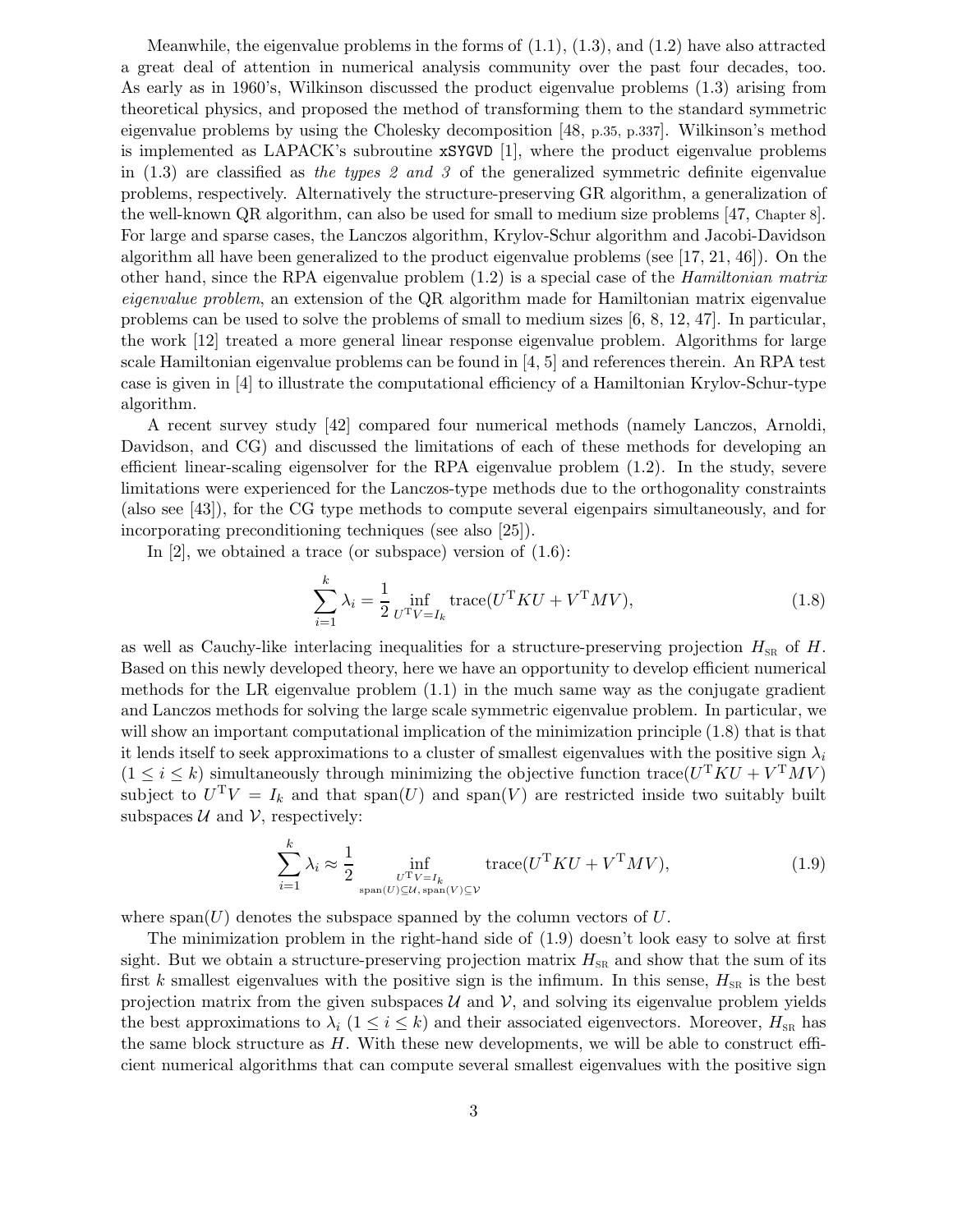of H simultaneously. Indeed we will present our versions of locally optimal conjugate gradient type algorithms, including blocked versions for computing these smallest eigenvalues simultaneously and preconditioned versions for speedy convergence. An extended presentation about the steepest descent-like methods and their applications in ab initio calculation of optical absorption spectra appeared [36]. We point out that these new algorithms are not straightforward applications of the standard steepest decent and nonlinear conjugate gradient algorithms, but improved ones to take advantage of the best projection matrix  $H_{SR}$  we have uncovered. All these are made possible by our new theory, parallel to some of the well-known and important results for the symmetric eigenvalue problem [22, 32, 37].

The rest of this paper is organized as follows. Section 2 presents an algorithm to construct approximate eigenpairs for H, given a pair of approximate deflating subspaces  $\{\mathcal{U}, \mathcal{V}\}\$ . It is derived from the result in [2] for the case when the subspaces do consist of a pair of deflating subspaces. Section 3 and appendix A discuss how to construct the best approximations to some of the eigenpairs of H, given a pair of approximate deflating subspaces  $\{\mathcal{U}, \mathcal{V}\}\$ . The results in section 3 justifies the algorithm in section 2 from a different perspective. In section 4, we apply newly established minimization principles in [2] to derive CG type algorithms for computing a set of the smallest eigenvalues with the positive sign. In section 5, we present numerical results to illustrate the convergence behaviors of CG methods. Concluding remarks are in section 6.

Notation. We will follow the notation as specified at the end of section 1 in [2]. In particular, K,  $M \in \mathbb{R}^{n \times n}$  are assumed, by default, to be symmetric positive semi-definite and one of which is definite, unless explicitly stated differently.

### 2 Approximate deflating subspaces

Recall that  $\{\mathcal{U}, \mathcal{V}\}$  is a pair of deflating subspaces of  $\{K, M\}$  if [2, subsection 2.2]

$$
K\mathcal{U} \subseteq \mathcal{V} \quad \text{and} \quad M\mathcal{V} \subseteq \mathcal{U}.\tag{2.1}
$$

Each such a pair will yield a subset of H's eigenvalues and corresponding eigenvectors associated with the eigenvalues in the subset [2, subsection 2.2]. But in practical computations, rarely pairs of exact deflating subspaces are known, only approximate ones. The question then arises: how to compute approximate eigenpairs of  $H$  given a pair of *approximate* deflating subspaces.

Let  $\{\mathcal{U}, \mathcal{V}\}\$ be a pair of approximate deflating subspaces with  $\dim \mathcal{U} = \dim \mathcal{V} = \ell$  such that  $W \stackrel{\text{def}}{=} U^{T}V$  is nonsingular. In [2, section 2], we defined a structure-preserving projection

$$
H_{\rm SR} = \begin{pmatrix} 0 & W_1^{-T} U^{\rm T} K U W_1^{-1} \\ W_2^{-T} V^{\rm T} M V W_2^{-1} & 0 \end{pmatrix}.
$$
 (2.2)

of H onto the pair of the subspaces  $\{\mathcal{U}, \mathcal{V}\}\$ , where  $W_i \in \mathbb{R}^{\ell \times \ell}$  are from factorizing  $W = W_1^{\mathrm{T}} W_2$ and nonsingular. This  $H_{SR}$  in many ways, as will become clear later, play the same role for H as the Rayleigh quotient matrix for the symmetric eigenvalue problem.

Theorem 2.6 in [2] shows how to construct the eigenpairs of H from those of  $H_{SR}$  when  $\{U, V\}$ is a pair of deflating subspaces of  $\{K, M\}$ . The way of construction there naturally leads us to propose the following algorithm.

**Algorithm 2.1.** Given the basis matrices U and V of an approximate deflating subspaces  $\{U, V\}$  of  $\{K, M\}$ , this algorithm returns approximate eigenvalues and eigenvectors for H as follows.

1. Construct  $H_{SR}$  as in (2.2) if  $U<sup>T</sup>V$  is nonsingular;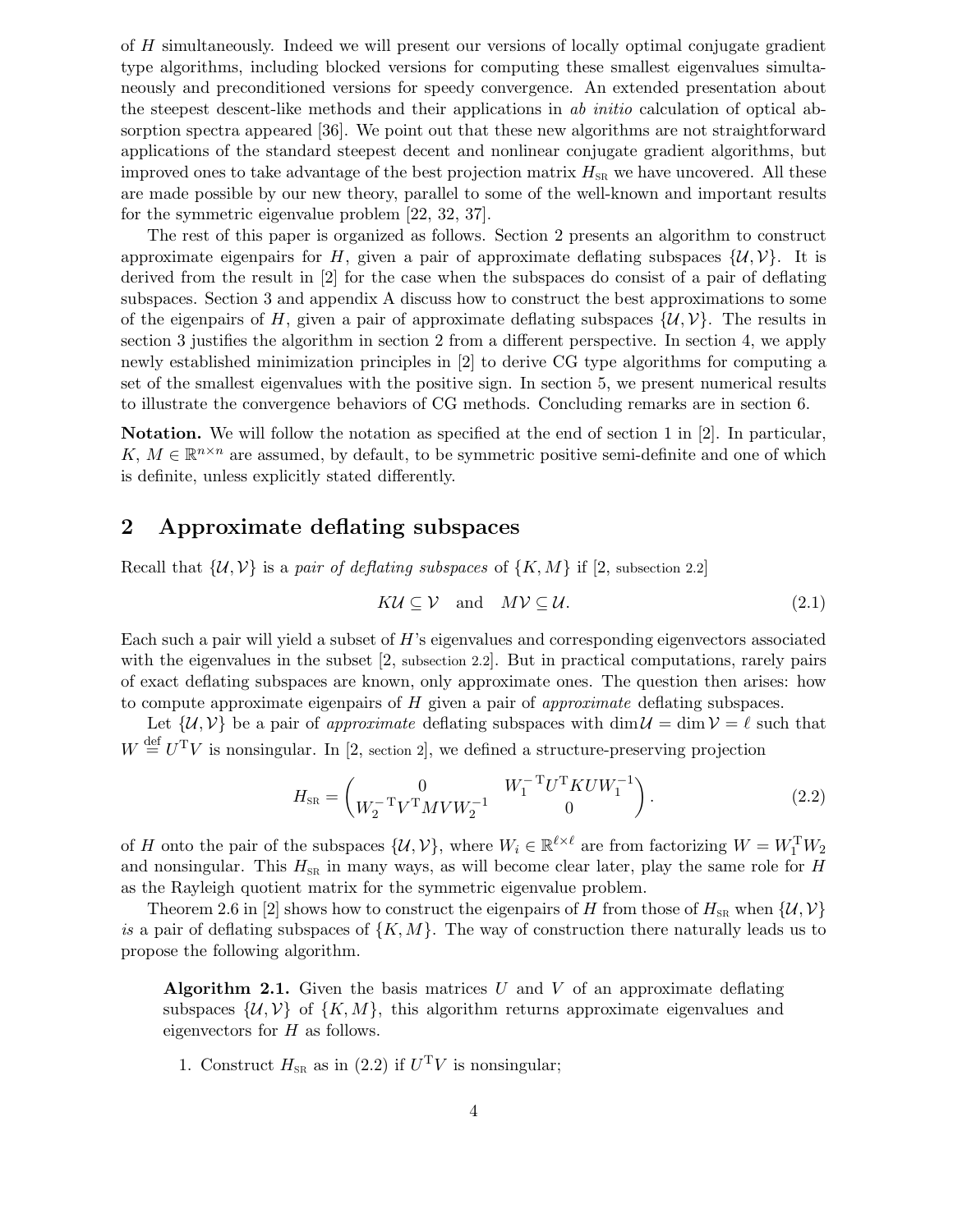- 2. Compute the eigenpairs  $\left\{\hat{\lambda}, \left(\frac{\hat{y}}{\hat{\phi}}\right)\right\}$  $\left\{ \begin{array}{c} \hat{y} \ \hat{x} \end{array} \right\} \text{ of } H_{\text{\tiny SR}};$
- 3. The computed eigenvalues  $\hat{\lambda}$  approximate some eigenvalues of H, and the associated approximate eigenvectors can be recovered as  $\begin{pmatrix} VW_2^{-1}\hat{y} \\ TW_1^{-1}\hat{z} \end{pmatrix}$  $U W_1^{-1}\hat{x}$  $\setminus$ .

In view of  $[2,$  Theorem 2.7], as far as the eigenvalue problem of H is concerned, in theory any one of  $H_{SR}$  associated with a given pair of *approximate* deflating subspaces is just as good as another. Numerically, however, we should pick basis matrices that are sufficiently well-conditioned, like with orthonormal columns.

REMARK 2.1. For this subsection, our default assumption on  $K, M \in \mathbb{R}^{n \times n}$  is not required.  $\diamond$ 

### 3 Best approximations by a pair of subspaces

Two most important aspects in solving a large scale eigenvalue problem are

- 1. building subspaces which the desired eigenvectors (or invariant subspaces) are close to, and
- 2. seeking "best possible" approximations from the suitably built subspaces.

In this section, we shall address the second aspect for our current problem at hand, i.e., seeking "best possible" approximations to a few smallest eigenvalues with the positive sign of  $H$  and their associated eigenvectors from given pair of subspaces. We will prove that  $H_{\text{SR}}$  provides best approximations. We leave the first aspect to the later sections when we present our computational algorithms.

The concept of "best possible" comes with a quantitative measure as to what constitutes "best possible". There may not be such a measure in general. But for the eigenvalue problem here, each of the minimization principles we established in [2] provides a quantitative measure.

Recall the default assumption that  $K, M \in \mathbb{R}^{n \times n}$  are symmetric positive semi-definite and one of them is definite. Let  $\{U, V\}$  be a pair of approximate deflating subspaces of  $\{K, M\}$  and  $\dim(\mathcal{U}) = \dim(\mathcal{V}) = \ell$ . Motivated by the minimization principles in [2] we would seek

1. the best approximation to  $\lambda_1$  in the sense of

$$
\inf_{x \in \mathcal{U}, y \in \mathcal{V}} \rho(x, y) \tag{3.1}
$$

and its associated approximate eigenvector;

2. the best approximations to  $\lambda_j$   $(1 \leq j \leq k)$  in the sense of

$$
\frac{1}{2} \inf_{\text{span}(\hat{U}) \subseteq \mathcal{U}, \text{span}(\hat{V}) \subseteq \mathcal{V}} \text{trace}(\hat{U}^{\mathsf{T}} K \hat{U} + \hat{V}^{\mathsf{T}} M \hat{V})
$$
(3.2)

and their associated approximate eigenvectors. Necessarily  $k \leq \ell$ .

To this end, we divide our investigation into two cases. Let  $U, V \in \mathbb{R}^{n \times \ell}$  be the basis matrices of U and V, respectively, and set  $W = U<sup>T</sup>V$ . The two cases are

1.  $W = U<sup>T</sup>V$  is nonsingular;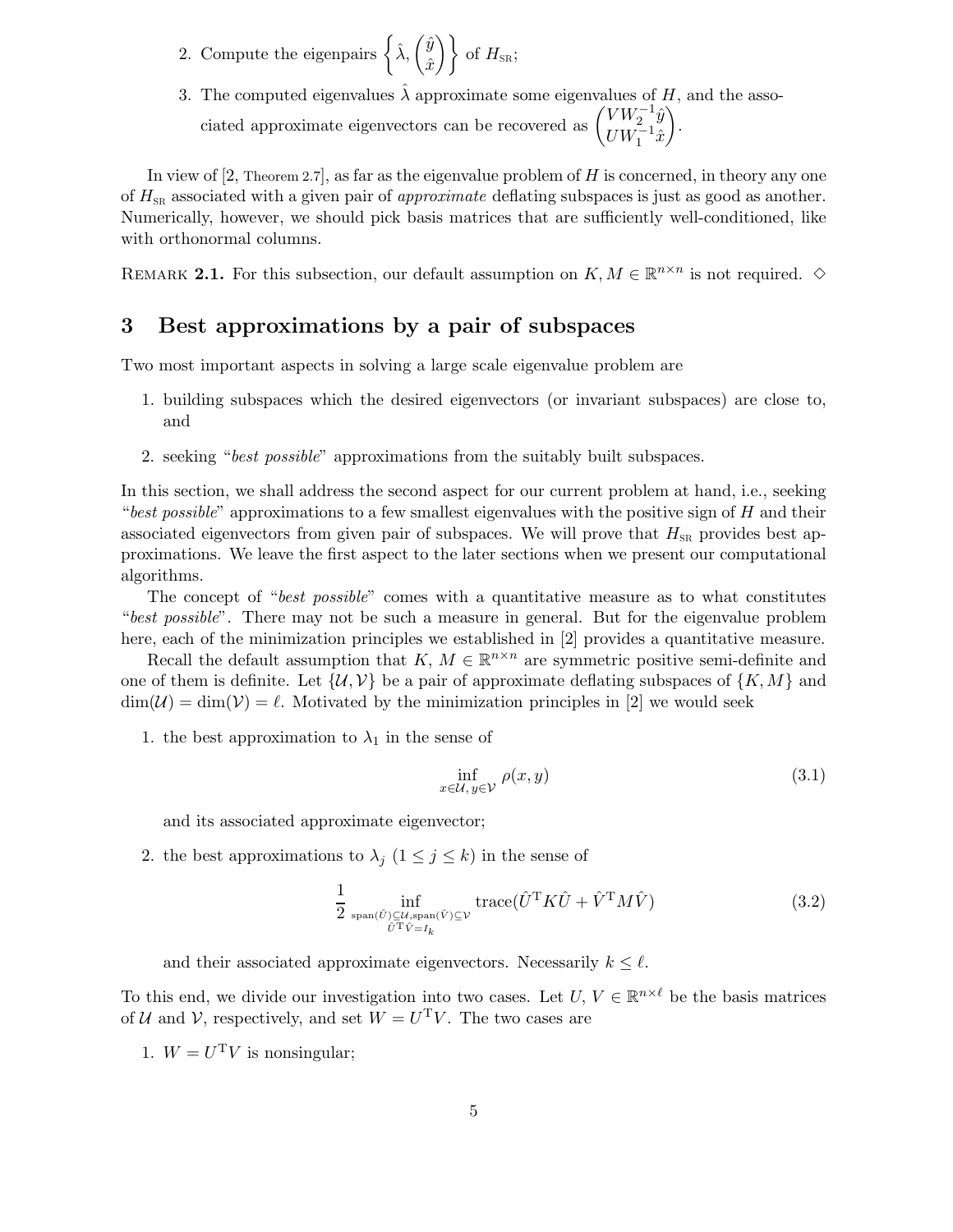### 2.  $W = U<sup>T</sup>V$  is singular.

For the first case, i.e.,  $W = U^T V$  is nonsingular. Factorize  $W = W_1^T W_2$ , where  $W_i \in \mathbb{R}^{\ell \times \ell}$  are nonsingular. How this factorization is done is not essential mathematically. But it is included to accommodate cases when such a factorization may offer certain conveniences. In general, simply taking  $W_1 = W^T$  and  $W_2 = I_\ell$  or  $W_1 = I_\ell$  and  $W_2 = W$  may just be good enough.

For the best approximation to  $\lambda_1$  by (3.1), we note that any  $x \in \mathcal{U}$  and  $y \in \mathcal{V}$  can be written as  $x = U\hat{u}$  and  $y = V\hat{v}$  for some  $\hat{u}, \hat{v} \in \mathbb{R}^{\ell}$  and vice versa. Therefore, we have

$$
\rho(x,y) = \frac{\hat{u}^{\mathrm{T}}U^{\mathrm{T}}KU\hat{u} + \hat{v}^{\mathrm{T}}V^{\mathrm{T}}MV\hat{v}}{2|\hat{u}^{\mathrm{T}}W\hat{v}|} \n= \frac{\hat{x}^{\mathrm{T}}W_{1}^{-\mathrm{T}}U^{\mathrm{T}}KUW_{1}^{-1}\hat{x} + \hat{y}^{\mathrm{T}}W_{2}^{-\mathrm{T}}V^{\mathrm{T}}MVW_{2}^{-1}\hat{y}}{2|\hat{x}^{\mathrm{T}}\hat{y}|},
$$
\n(3.3)

where  $\hat{x} = W_1 \hat{u}$  and  $\hat{y} = W_2 \hat{v}$ . By [2, Theorem 3.1], the quantity in (3.1) is the smallest eigenvalue with the positive sign of  $H_{SR}$  defined earlier in section 2:

$$
H_{\rm SR} = \begin{pmatrix} 0 & W_1^{-T} U^{\rm T} K U W_1^{-1} \\ W_2^{-T} V^{\rm T} M V W_2^{-1} & 0 \end{pmatrix} \in \mathbb{R}^{2\ell \times 2\ell}.
$$
 (2.2)

Now turn to the best approximations to  $\lambda_j$  ( $1 \leq j \leq k$ ) by (3.2). Note that any  $\hat{U}$  and  $\hat{V}$ such that span $(\hat{U}) \subseteq \mathcal{U}$ , span $(\hat{V}) \subseteq \mathcal{V}$ , and  $\hat{U}^T \hat{V} = I_k$  can be written as

$$
\hat{U} = U W_1^{-1} \hat{X}, \quad \hat{V} = V W_2^{-1} \hat{Y},
$$

where  $\hat{X}, \hat{Y} \in \mathbb{R}^{\ell \times k}$  and  $\hat{X}^{\mathrm{T}} \hat{Y} = I_k$ , and vice versa. Hence we have

$$
\hat{U}^{\mathrm{T}} K \hat{U} + \hat{V}^{\mathrm{T}} M \hat{V} = \hat{X}^{\mathrm{T}} W_1^{-\mathrm{T}} U^{\mathrm{T}} K U W_1^{-1} \hat{X} + \hat{Y}^{\mathrm{T}} W_2^{-\mathrm{T}} V^{\mathrm{T}} M V W_2^{-1} \hat{Y}
$$

and thus

$$
\inf_{\substack{\text{span}(\hat{U}) \subseteq \mathcal{U}, \text{span}(\hat{V}) \subseteq \mathcal{V} \\ \hat{U}^{\mathrm{T}}\hat{V} = I_k}} \text{trace}(\hat{U}^{\mathrm{T}}K\hat{U} + \hat{V}^{\mathrm{T}}M\hat{V})
$$
\n
$$
= \inf_{\hat{X}^{\mathrm{T}}\hat{Y} = I_k} \text{trace}(\hat{X}^{\mathrm{T}}W_1^{-\mathrm{T}}U^{\mathrm{T}}KUW_1^{-1}\hat{X} + \hat{Y}^{\mathrm{T}}W_2^{-\mathrm{T}}V^{\mathrm{T}}MVW_2^{-1}\hat{Y}). \quad (3.4)
$$

By  $[2,$  Theorem 3.2, we know that the right-hand side of  $(3.4)$  is the sum of the k smallest eigenvalues with the positive sign of  $H_{\text{SR}}$ .

In summary, the best approximations to the first  $k$  eigenvalues with the positive sign of  $H$ within the pair of approximate deflating subspaces are the eigenvalues of  $H_{\text{SR}}$ . Algorithmically, denote by  $\mu_j$   $(j = 1, \ldots, \ell)$  the eigenvalues with the positive sign of  $H_{SR}$  in ascending order and by  $\hat{z}_j$  the associated eigenvectors, i.e.,  $0 \leq \mu_1 \leq \cdots \leq \mu_\ell$ , and

$$
H_{\rm SR}\hat{z}_j = \mu_j \hat{z}_j, \quad \hat{z}_j = \begin{pmatrix} \hat{y}_j \\ \hat{x}_j \end{pmatrix}.
$$
 (3.5)

It can be verified that

$$
\rho(UW_1^{-1}\hat{x}_j, VW_2^{-1}\hat{y}_j) = \mu_j \quad \text{for } j = 1, \dots, \ell.
$$

Naturally, according to Algorithm 2.1, we take  $\lambda_j \approx \mu_j$  and the corresponding approximate eigenvectors of  $H$  as

$$
\widetilde{z}_j \equiv \begin{pmatrix} \widetilde{y}_j \\ \widetilde{x}_j \end{pmatrix} = \begin{pmatrix} VW_2^{-1} \hat{y}_j \\ UW_1^{-1} \hat{x}_j \end{pmatrix} \quad \text{for } j = 1, \dots, \ell.
$$
\n(3.6)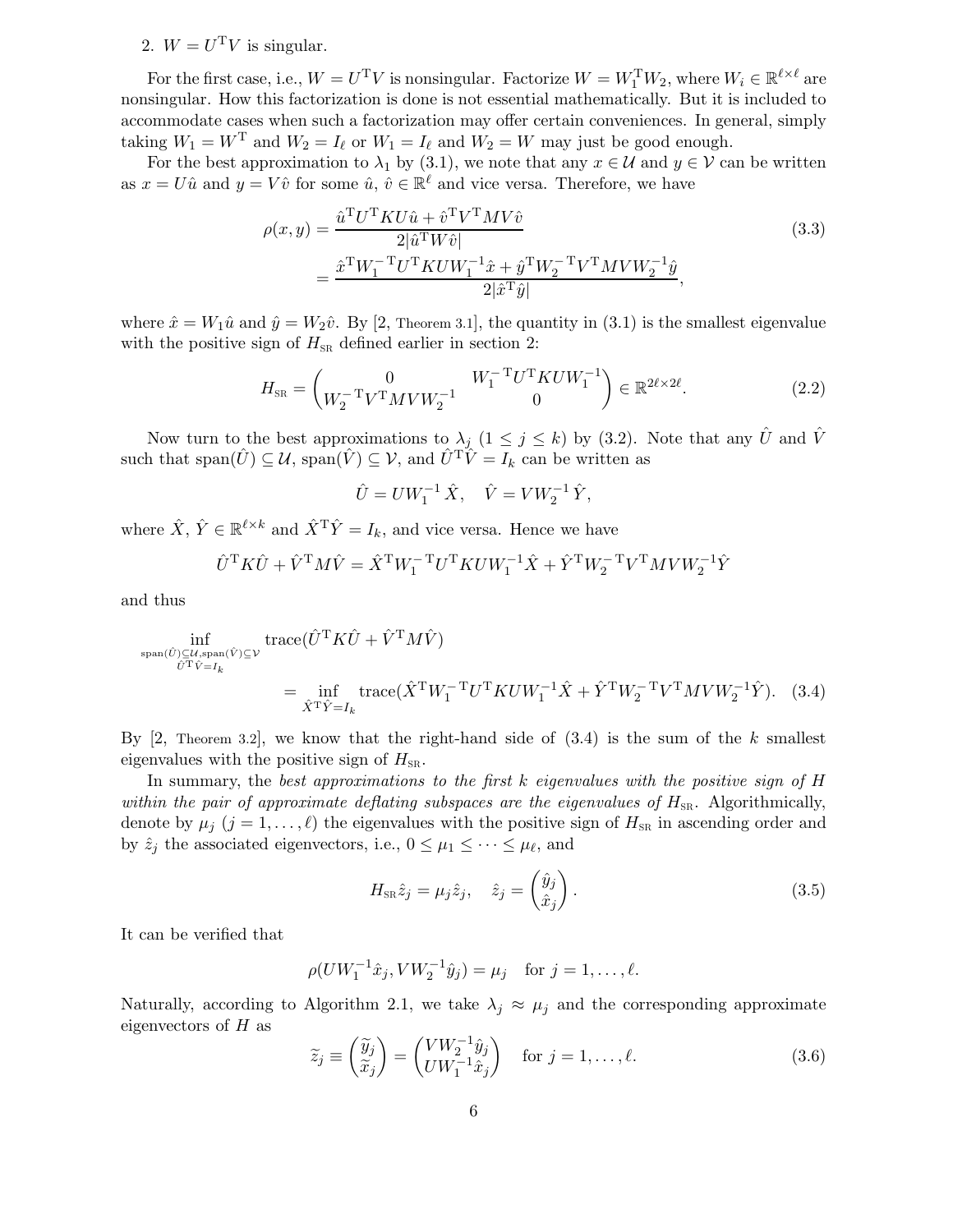In practice, not all of the approximate eigenpairs  $(\mu_i, \tilde{z}_i)$  are equally accurate to the same level. Usually the first few pairs are more accurate than the rest.

For the ease of reference, we summarize the findings for the first case of nonsingular  $W =$  $U<sup>T</sup>V$  into the following theorem.

**Theorem 3.1.** Suppose that one of K,  $M \in \mathbb{R}^{n \times n}$  is definite. Let  $\{U, V\}$  be a pair of approximate deflating subspaces of  $\{K, M\}$  with  $\dim(\mathcal{U}) = \dim(\mathcal{V}) = \ell$ , and let  $U, V \in \mathbb{R}^{n \times \ell}$  be the basis matrices of U and V, respectively. If  $W \stackrel{\text{def}}{=} U^{T}V$  is nonsingular, then

$$
\sum_{j=1}^k \mu_j = \frac{1}{2} \inf_{\substack{\text{span}(\hat{U}) \subseteq \mathcal{U}, \text{span}(\hat{V}) \subseteq \mathcal{V} \\ \hat{U}^{\mathrm{T}} \hat{V} = I_k}} \text{trace}(\hat{U}^{\mathrm{T}} K \hat{U} + \hat{V}^{\mathrm{T}} M \hat{V}),
$$

and the best approximations to  $\lambda_1$  in the sense of (3.1) or to  $\lambda_j$  ( $1 \leq j \leq k$ ) in the sense of (3.2) are the eigenvalues  $\{\mu_i\}$  of  $H_{SR}$  defined in (2.2) with the corresponding approximate eigenvectors given by  $(3.6)$ .

We recall that even though  $H_{SR}$  is not uniquely determined by the given subspaces U and V, the approximate eigenpairs  $(\mu_i, \tilde{z}_i)$  are uniquely determined, as guaranteed by [2, Theorem 2.7].

It turns out the second case (namely  $W$  is singular) is much more complicated, but the conclusion is similar in that both optimization problems in (3.1) and (3.2) can still be solved through solving a smaller eigenvalue problem for a projection matrix  $\hat{H}_{SR}$  to be defined in appendix A. Due to its complexity in treatment, we defer the consideration for the second case to appendix A, where Theorem A.1 similar to Theorem 3.1 is obtained.

REMARK 3.1. The best approximation technique so far is based on the minimization principles in [2, Theorems 3.1 and 3.2]. Naturally one may wonder if a similar technique could be devised using the minimization principles in [2, Theorem 3.3] for the original LR eigenvalue problem (1.3) of [2]:

$$
\begin{pmatrix} A & B \\ -B & -A \end{pmatrix} \begin{pmatrix} u \\ v \end{pmatrix} = \lambda \begin{pmatrix} u \\ v \end{pmatrix}.
$$

But that seems hard, if at all possible. The difficulty lies in that there appears no good way to define a proper projection matrix of  $\begin{pmatrix} A & B \\ B & A \end{pmatrix}$  or of  $\begin{pmatrix} A & B \\ -B & -A \end{pmatrix}$  $-B$  −A ) onto the given subspaces.  $\diamond$ 

### 4 4-D CG algorithms

#### 4.1 Partial gradients

The partial gradients of the Thouless functional  $\rho(x, y)$  with respect to x and y will be needed later for minimization. To find the gradients, we perturb x and y to  $x+p$  and  $y+q$ , respectively, where p and q are assumed tiny in magnitude. Assuming  $x^{\mathrm{T}}y \neq 0$ , we have for sufficiently tiny  $p$  and  $q$ , up to the first order in  $p$  and  $q$ ,

$$
\rho(x+p,y+q) = \frac{(x+p)^{\mathrm{T}}K(x+p) + (y+q)^{\mathrm{T}}M(y+q)}{2|(x+p)^{\mathrm{T}}(y+q)|}
$$
  
\n
$$
= \frac{x^{\mathrm{T}}Kx + 2p^{\mathrm{T}}Kx + y^{\mathrm{T}}My + 2q^{\mathrm{T}}My}{2|x^{\mathrm{T}}y + p^{\mathrm{T}}y + q^{\mathrm{T}}x|}
$$
  
\n
$$
= \frac{x^{\mathrm{T}}Kx + 2p^{\mathrm{T}}Kx + y^{\mathrm{T}}My + 2q^{\mathrm{T}}My}{2|x^{\mathrm{T}}y|} \left[1 - \frac{p^{\mathrm{T}}y + q^{\mathrm{T}}x}{x^{\mathrm{T}}y}\right]
$$
  
\n
$$
= \rho(x,y) + \frac{1}{x^{\mathrm{T}}y}p^{\mathrm{T}}[Kx - \rho(x,y)y] + \frac{1}{x^{\mathrm{T}}y}q^{\mathrm{T}}[My - \rho(x,y)x].
$$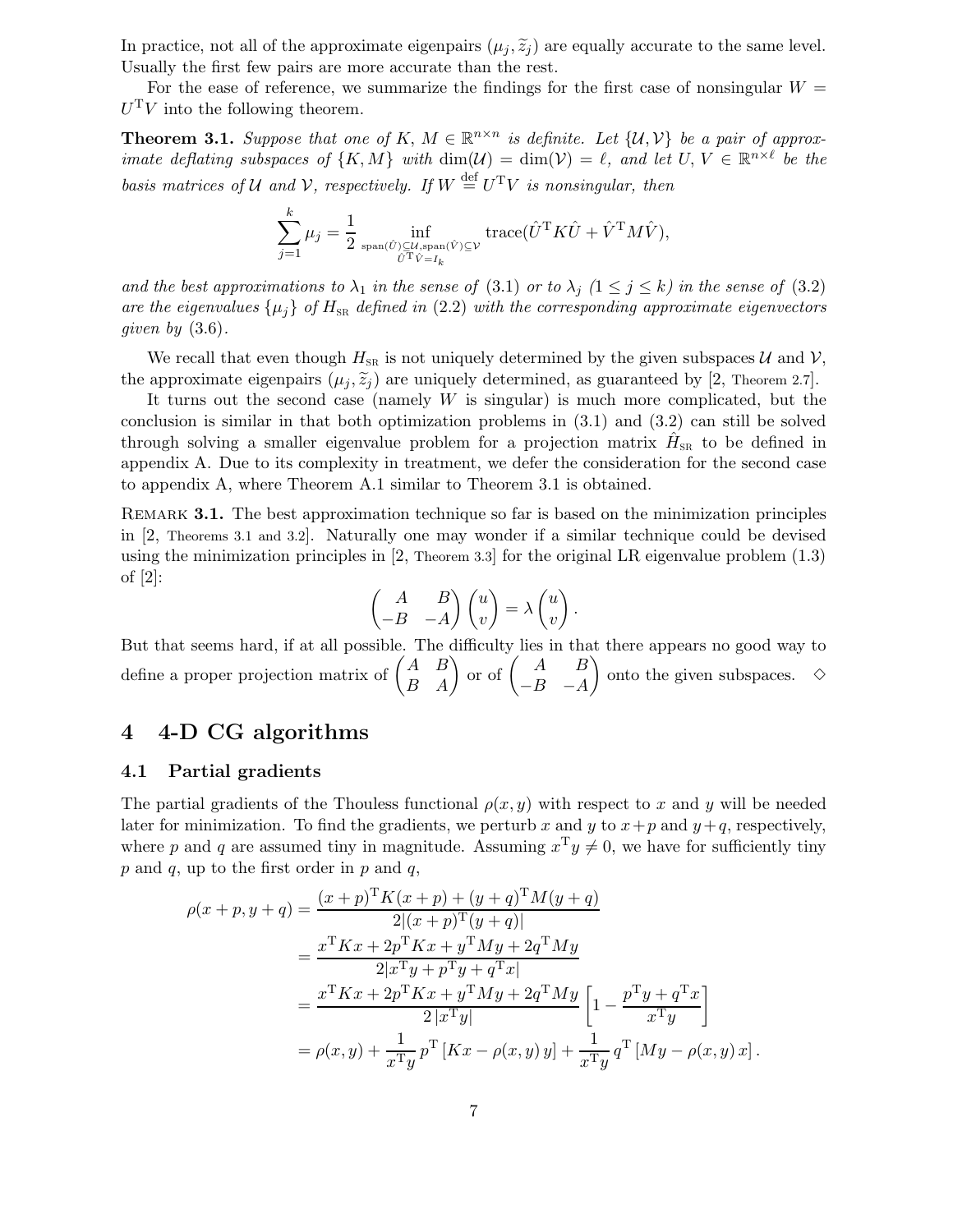Therefore the partial gradients of  $\rho(x, y)$  with respect to x and y are given by

$$
\nabla_x \rho = \frac{1}{x^{\mathrm{T}} y} \left[ Kx - \rho(x, y) y \right], \quad \nabla_y \rho = \frac{1}{x^{\mathrm{T}} y} \left[ My - \rho(x, y) x \right]. \tag{4.1}
$$

There is a close relation between these two partial gradients and the residual:

$$
Hz - \rho(x, y)z \equiv \begin{pmatrix} 0 & K \\ M & 0 \end{pmatrix} \begin{pmatrix} y \\ x \end{pmatrix} - \rho(x, y) \begin{pmatrix} y \\ x \end{pmatrix} = x^{\mathrm{T}} y \begin{pmatrix} \nabla_x \rho \\ \nabla_y \rho \end{pmatrix}.
$$
 (4.2)

Namely the block vector obtained by stacking  $\nabla_x \rho$  over  $\nabla_y \rho$  is parallel to the residual.

#### 4.2 4-D search

The line search is a common approach in the process of optimizing a function value. For our case, we are interested in solving

$$
\inf_{x,y} \rho(x,y) = \inf_{x,y} \frac{x^{\mathrm{T}} K x + y^{\mathrm{T}} M y}{2|x^{\mathrm{T}} y|}
$$
\n(4.3)

in order to compute  $\lambda_1$  and its associated eigenvector of H.

From the theoretical point of view, this task of minimizing  $\rho(x, y)$  may end up with no optimal arguments because possibly no  $x$  and  $y$  attend the infimum, unless both  $K$  and  $M$  are definite. One may argue that in this case,  $\lambda_1$  is already known, i.e.,  $+0$ , when the infimum cannot be attained and it happens if one of  $K$  and  $M$  is singular. Naturally one can compute corresponding eigenvectors (by, e.g., the inverse iteration) and deflate out the eigenvalues 0. But in practice, that one of them is singular may not be known a priori, except that both are semi-definite is usually known from the problem setup. A likely scenario would be that one may still attempt to minimize  $\rho(x, y)$  anyway. What would happen then? First numerically rarely a matrix is exactly singular. This means that the singular K or M is not actually singular (even might be slightly indefinite). With carefully written computer codes, one may safely regard the singular one barely definite. We find from our numerical tests that with a without approximately  $H^{-1}$ , any computation by minimizing  $\rho(x, y)$  can still yield meaningful numerical results: the computed  $\lambda_1$  is very tiny, as tiny as about down to  $O(||K|| + ||M||)u$ , and one of x and y is negligible compared to the other, where  $\boldsymbol{u}$  is the machine unit roundoff. Therefore, despite of the implied theoretical impasse by [2, Theorem 3.1] when one of K and M is singular, attempting to minimize  $\rho(x, y)$ , with a suitable without, is still a worthwhile thing to do in seeking  $\lambda_1$  and its associated eigenvector of H.

Given a search direction  $\begin{pmatrix} q \\ q \end{pmatrix}$ p ) from the current position  $\begin{pmatrix} y \\ z \end{pmatrix}$  $\boldsymbol{x}$  $\setminus$ , the basic idea of the standard line search<sup>2</sup> is to look for the best possible scalar argument  $t$  on the line

$$
\left\{ \begin{pmatrix} y \\ x \end{pmatrix} + t \begin{pmatrix} q \\ p \end{pmatrix} : t \in \mathbb{R} \right\}
$$
 (4.4)

to minimize  $\rho$ . Carrying out the line search, i.e., minimizing  $\rho$  along the line (4.4), is rather straightforward through differentiating  $\rho(x + tp, y + tq)$  [3]. However we decided to give up this

<sup>&</sup>lt;sup>2</sup>Since  $\rho$  is homogeneous of degree 0, i.e.,  $\rho(tx, ty) \equiv \rho(x, y)$  for any scalar t, minimizing  $\rho$  along the line (4.4) is in fact minimizing  $\rho$  in  $\left\{ \alpha \left( \frac{y}{x} \right) \right\}$ x  $\bigg) + \alpha t \left( \frac{q}{q} \right)$ p  $\left\{ \begin{array}{c} x, & t \in \mathbb{R} \end{array} \right\}$  which in general form a plan in  $\mathbb{R}^{2n}$  spanned by  $\left( \begin{array}{c} y \ y \end{array} \right)$ x Ý and  $\left(\begin{array}{c} q \\ q \end{array}\right)$ p ), excluding the line  $\left\{t\right\}$ p  $\Big)$ :  $t \in \mathbb{R}$ . Therefore the standard line search becomes a defacto plane search for  $\rho$ . To be consistent with the standard terminology in optimization, we still call it the line search.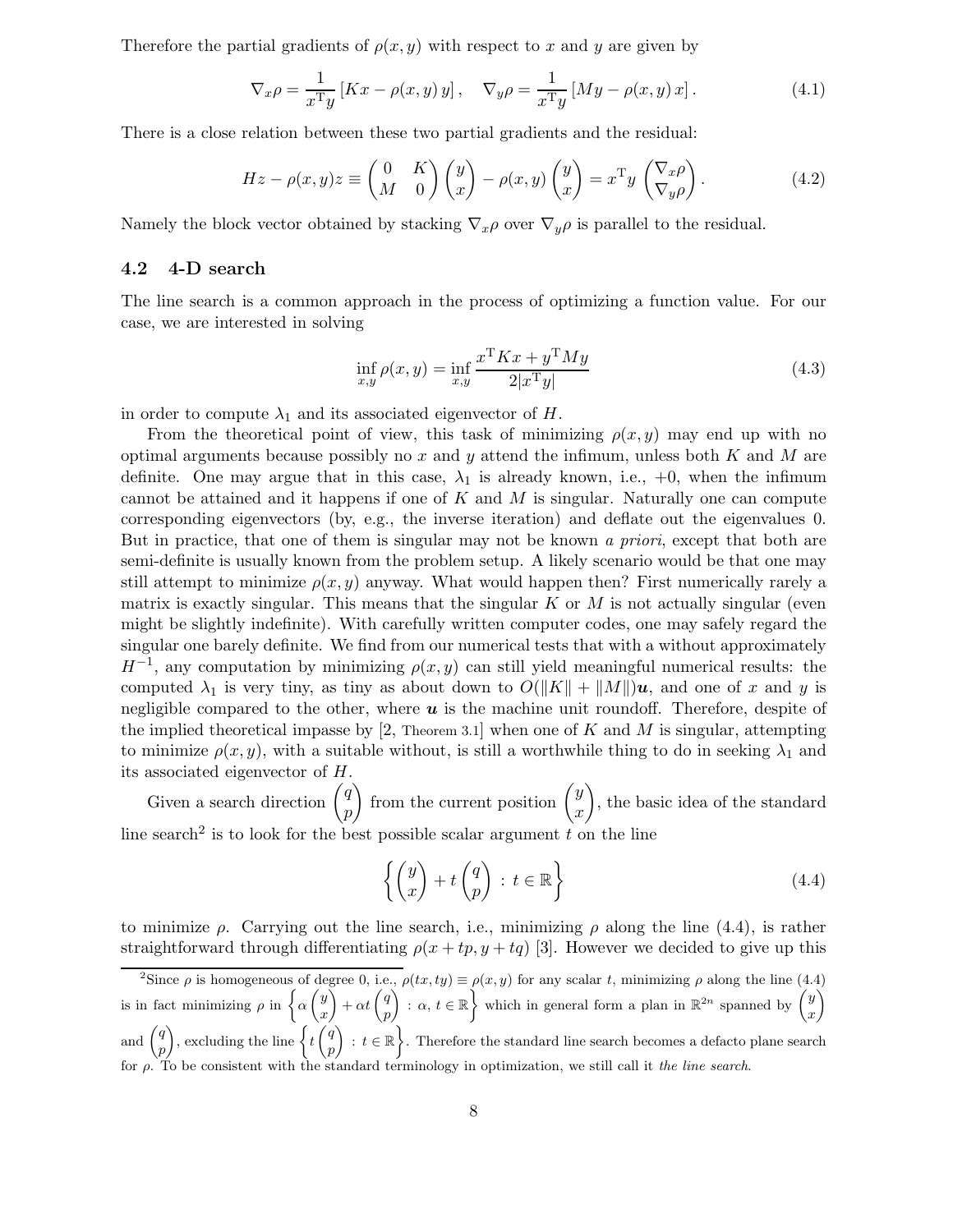standard idea for reasons to be detailed in a moment. Instead, we shall look for four scalars  $\alpha$ ,  $\beta$ , s, and t to minimize

$$
\rho(\alpha x + sp, \beta y + tq) = \frac{(\alpha x + sp)^{\mathrm{T}} K(\alpha x + sp) + (\beta y + tq)^{\mathrm{T}} M(\beta y + tq)}{2|(\alpha x + sp)^{\mathrm{T}}(\beta y + tq)|}.
$$

This no longer performs a line search, but a  $\frac{1}{4}$ -dimensional subspace search (or,  $\frac{1}{4}$ -D search for short):

$$
\inf_{\alpha,\beta,s,t} \rho(\alpha x + sp, \beta y + tq) = \min_{u \in \text{span}(U), \ v \in \text{span}(V)} \rho(u,v),\tag{4.5}
$$

within the 4-dimensional subspace

$$
\left\{ \begin{pmatrix} \beta y + tq \\ \alpha x + sp \end{pmatrix} \text{ for all scalars } \alpha, \beta, s, \text{ and } t \right\},\tag{4.6}
$$

where  $U = (x, p)$  and  $V = (y, q)$ . The right-hand side of (4.5) can be solved by the methods given in section 3 if  $U<sup>T</sup>V$  is nonsingular (the common case) or in appendix A if  $U<sup>T</sup>V$  is singular (the rare case).

We prefer our 4-D search to the standard line search along the line (4.4) for the following reasons:

- 1. While we have no formal proof, it seems that the standard line search cannot be recasted into a (much) smaller eigenvalue problem of a matrix having the same block structure as H: zero diagonal blocks and symmetric off-diagonal blocks.
- 2. The standard line search is not readily extensible to the subspace search, a crucial technique for our development for simultaneously computing few smallest eigenvalues with the positive sign and corresponding eigenvectors of H.
- 3. The standard line search yields the best possible approximation along the line (4.4) that is contained in the 4-dimensional subspace over which our 4-D search minimizes. Starting with the same  $p$  and  $q$ , the solution by our 4-D search is and can be much better at about the same cost.
- 4. Although we restricted our developments so far on real K and M, they are actually valid for Hermitian K and M after minor changes, i.e., replacing all transposes  $(\cdot)^T$  by complex conjugate transposes  $(\cdot)^{H}$ . When K and M are Hermitian and some of their entries are complex, our 4-D search is truly a 4-D search over a 4-dimensional subspace in  $\mathbb{C}^{2n}$  (the  $2n$ -dimensional Euclidean vector space over the complex field), whereas the standard line search does not minimize  $\rho$  over a straight line in  $\mathbb{C}^{2n}$  because t is restricted to be real. Conceivably the standard line search solution could be even worse in the complex case.

#### 4.3 4-D CG algorithms

The minimization principle in  $[2, (1.8)/(1.11)]$ , and the newly established one in  $[2,$  Theorem 3.2 make it tempting to apply memory-efficient nonlinear CG algorithms [28] to solve LR (a.k.a. RPA) eigenvalue problems. Not surprisingly, such applications had been attempted in [25, 27] based on the Thouless functional  $\varrho$  in (1.5). Conceivably when only one eigenvalue and its associated eigenvector are requested, it matters little, if any, to apply CG to (1.4) for the Hamiltonian matrix in  $(1.2)$  or to  $(1.6)$  for H in  $(1.1)$ . But it is a very different story if more than one eigenpairs are requested, in which case block algorithms become necessary. It seems hard, if at all possible, to create a block CG algorithm for the Hamiltonian matrix eigenvalue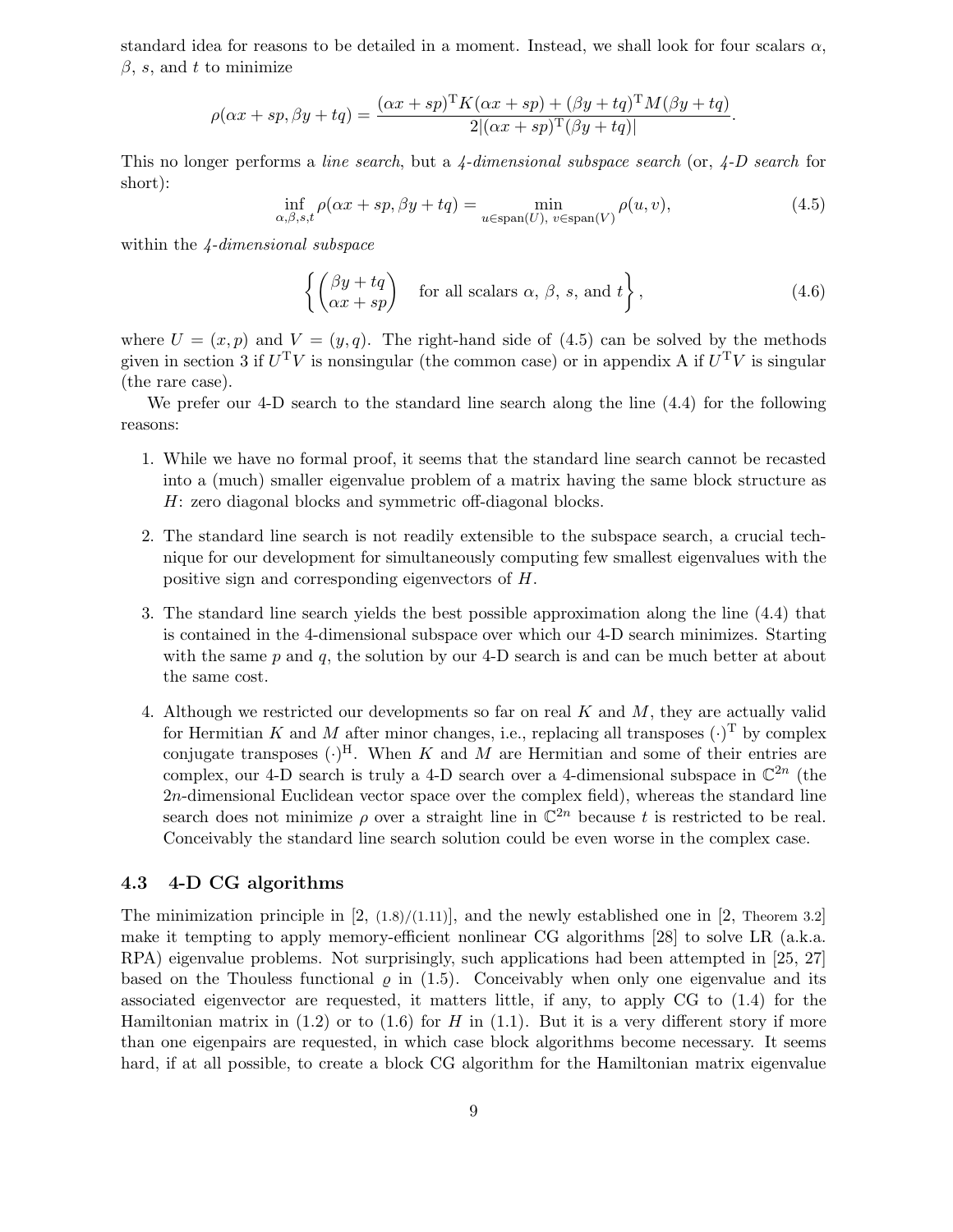problem (1.2) directly, even with our new minimization principle in [2, Theorem 3.3] for the same reason as we pointed out in Remark 3.1. On the other hand, the developments in section 3 and appendix A make it possible for designing efficient block CG algorithms to compute the first few smallest eigenvalues with the positive sign  $\lambda_j$  and their corresponding eigenvectors simultaneously, based on the minimization principle in [2, Theorem 3.2] and the Cauchy-like interlacing inequalities in [2, Theorem 3.4]. This is the precise reason we prefer to work with  $H$ .

The locally optimal CG algorithm [33, 39] was born as a result of

- 1. the observation that the next approximation from applying a (classical) nonloinear CG algorithm [28] to an optimization problem lies in the subspace spanned by the most recent approximation, the most recent searching direction, and the gradient at the most recent approximation, and
- 2. that subspace is the same as the one spanned by the two most recent approximations and the gradient, and thus
- 3. we should compute the next approximation as the optimal solution within that subspace.

It has been noted that the locally optimal CG algorithm is often better suited for solving large scale Hermitian eigenvalue problems, especially with a proper preconditioner [19, 20] than the (classical) nonlinear CG algorithms (see also [30]. It converges fast, has no parameters to worry about, and is still easy to implement. Inspired by this, we present in what follows our locally optimal CG algorithms (with or without preconditioners).

For many nonlinear optimization problems, even solving simple line searches poses challenges. But for the eigenvalue problem for  $H$ , thanks to Theorem 3.1 and Theorem A.1, the optimal approximate solution within a pair of subspaces of dimension higher than 1 is easily computed, very much like the case for the standard Hermitian eigenvalue problem for which Knyazev [20] proposed the Locally Optimal Block Preconditioned Conjugate Gradient method (LOBPCG). Theorem 3.1 and Theorem A.1 enable us to go for block CG algorithms as well.

Algorithm 4.1 below summarizes four *locally optimal 4-D CG algorithms* in one. We attach "4-D" to them because of their relation to the 4-D search idea in subsection 4.2. Their creation follows the idea of "local optimality" in the locally optimal CG algorithm in that each step the optimal solution is searched within the subspace spanned by the two most recent approximations and the partial gradients. Each of the four algorithms is realized through adjusting its integer parameter k and preconditioner  $\Phi$ :

• Locally Optimal 4-D CG algorithm (LO4DCG):  $k = 1$  and

$$
\Phi = \begin{pmatrix} 0 & I_n \\ I_n & 0 \end{pmatrix};\tag{4.7}
$$

- Locally Optimal Preconditioned 4-D CG algorithm (LOP4DCG):  $k = 1$  and  $\Phi \approx (H \mu I_{2n})^{-1};$
- Locally Optimal Block 4-D CG algorithm (LOB4DCG):  $k > 1$  and  $\Phi$  as in (4.7);
- Locally Optimal Block Preconditioned 4-D CG algorithm (LOBP4DCG):  $k > 1$  and  $\Phi \approx$  $(H - \mu I_{2n})^{-1}.$

<sup>&</sup>lt;sup>3</sup>Other possibilities include picking  $\Phi$  to vary with CG steps and with the desired  $\lambda_j$ , i.e.,  $\Phi$  in (4.9) could be made dependent on  $i$  and  $j$ , for fast convergence. But doing so likely increase preconditioning cost.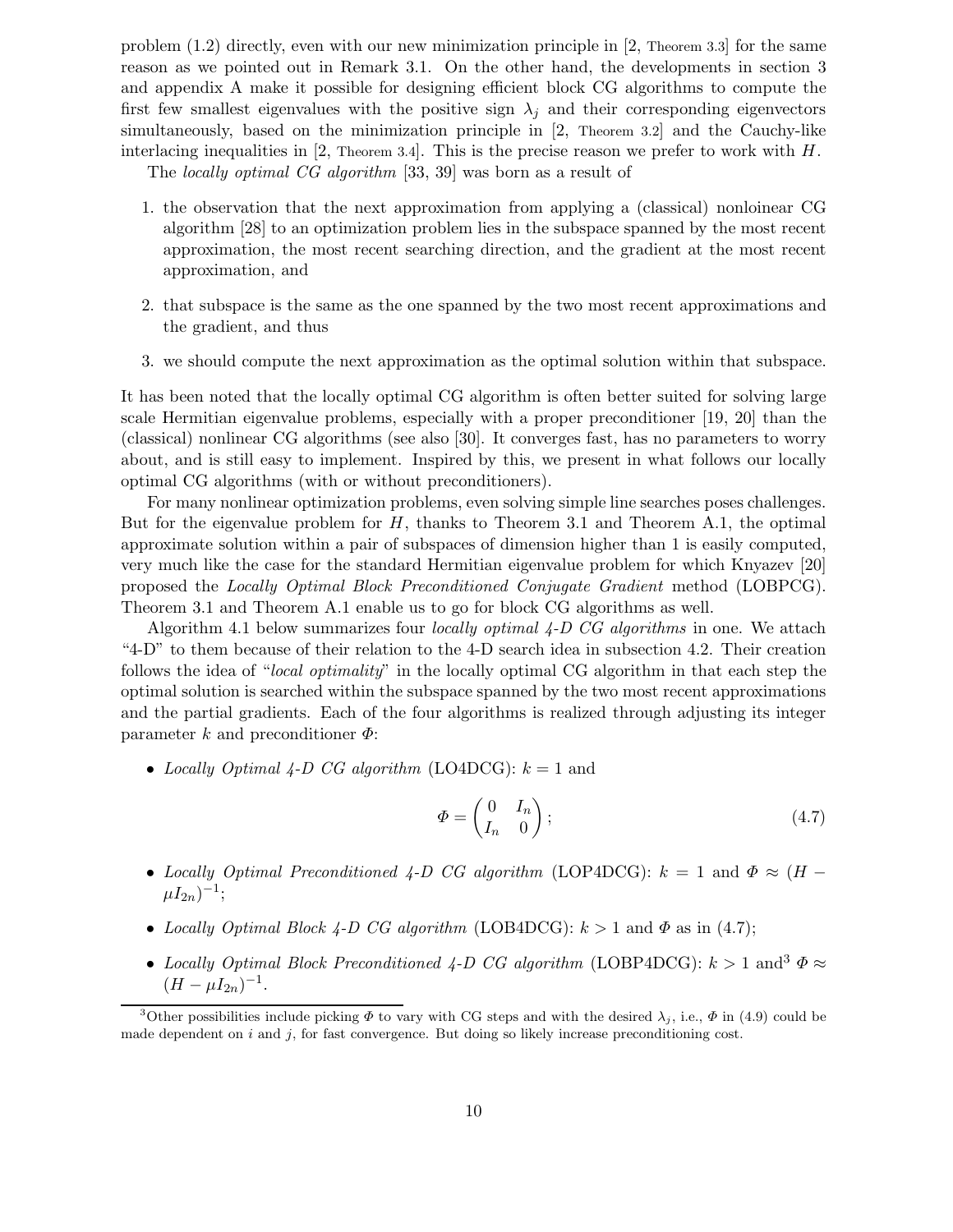The key iterative step in these locally optimal 4-D CG algorithms is to seek the best possible approximations in the subspace spanned by the two most recent approximations and the (preconditioned) gradients at the most recent approximations, except for the first iterative step for which the search subspace is simply spanned by the most recent approximations and the (preconditioned) gradients at the approximations. A straightforward application would be to search the next approximations within

$$
\text{span}\left\{ \begin{pmatrix} y_j^{(i)} \\ x_j^{(i)} \end{pmatrix}, \begin{pmatrix} y_j^{(i-1)} \\ x_j^{(i-1)} \end{pmatrix}, \begin{pmatrix} q_j \\ p_j \end{pmatrix}, 1 \le j \le k \right\},\tag{4.8}
$$

where the superscript  $(i-1)$  and  $(i)$  indicate that they are for the  $(i-1)$ st and ith iterations, respectively, and  $\sim$   $\sim$ 

$$
\begin{pmatrix} q_j \\ p_j \end{pmatrix} = \Phi \begin{pmatrix} \nabla_x \rho \\ \nabla_y \rho \end{pmatrix} \Big|_{(x,y)=(x_j^{(i)},y_j^{(i)})},\tag{4.9}
$$

and  $\Phi$  is a preconditioner. For the first iteration, the vectors in (4.8) with the superscript  $(i-1)$  should be deleted from the list because they are not available yet. To utilize the best approximation methods in section 3 and appendix A, we modify this approach by using the search space

$$
\text{span}\left\{ \begin{pmatrix} y_j^{(i)} \\ 0 \end{pmatrix}, \begin{pmatrix} y_j^{(i-1)} \\ 0 \end{pmatrix}, \begin{pmatrix} q_j \\ 0 \end{pmatrix}, \begin{pmatrix} 0 \\ x_j^{(i)} \end{pmatrix}, \begin{pmatrix} 0 \\ x_j^{(i-1)} \end{pmatrix}, \begin{pmatrix} 0 \\ p_j \end{pmatrix} \mid 1 \leq j \leq k \right\}.
$$

Breaking each vector into two in such a way is a common technique today in developing structurepreserving algorithms (see, e.g., [18, 23]). We are now ready to give our four locally optimal CG algorithms collectively in one.

Algorithm 4.1. The locally optimal block preconditioned 4-D CG algorithms:

0 Given initial approximations  $X_0$  and  $Y_0$  having k columns such that columns of  $Z_0 =$  $\bigl(Y_0$  $X_{0}$  $\overline{ }$ are approximate eigenvectors of  $H$  associated with  $\lambda_j, 1 \leq j \leq k.$ 1 for  $i = 0, 1, \ldots$  until convergence: 2  $\rho_j = \rho((X_i)_{(:,j)}, (Y_i)_{(:,j)}), 1 \le j \le k;$ 3  $P_i = K X_i - Y_i \text{ diag}(\rho_1, ..., \rho_k), Q_i = M Y_i - X_i \text{ diag}(\rho_1, ..., \rho_k);$ 3.1  $\begin{pmatrix} Q_i \\ D_i \end{pmatrix}$  $P_i$  $\setminus$  $\leftarrow \Phi$  $\bigcap_i$  $Q_i$  $\setminus$ if the preconditioner  $\Phi$  is given; 4.1 For  $i = 0$ :  $U = (X_i, P_i), V = (Y_i, Q_i);$ 4.2 For  $i > 0$ :  $U = (X_i, X_{i-1}, P_i), V = (Y_i, Y_{i-1}, Q_i);$ 4.3 Orthogonalize the columns of  $U$  and  $V$ ; 4.4  $W = U^{\mathrm{T}} V = W_1^{\mathrm{T}} W_2;$ 5 Construct  $H_{SR}$  as in (2.2) (assume W is nonsingular); 6 Compute the k smallest eigenvalue with positive sign of  $H_{\text{SR}}$ , and the associated eigenvectors as in (3.5); 7  $X_{i+1} = UW_1^{-1}(\hat{x}_1, \ldots, \hat{x}_k), Y_{i+1} = VW_2^{-1}(\hat{y}_1, \ldots, \hat{y}_k);$ 8 Normalize each column of  $Z_{i+1} =$  $\begin{pmatrix} Y_{i+1} \\ X_{i+1} \end{pmatrix}$ . 9 end

A few comments are in order for Algorithm 4.1: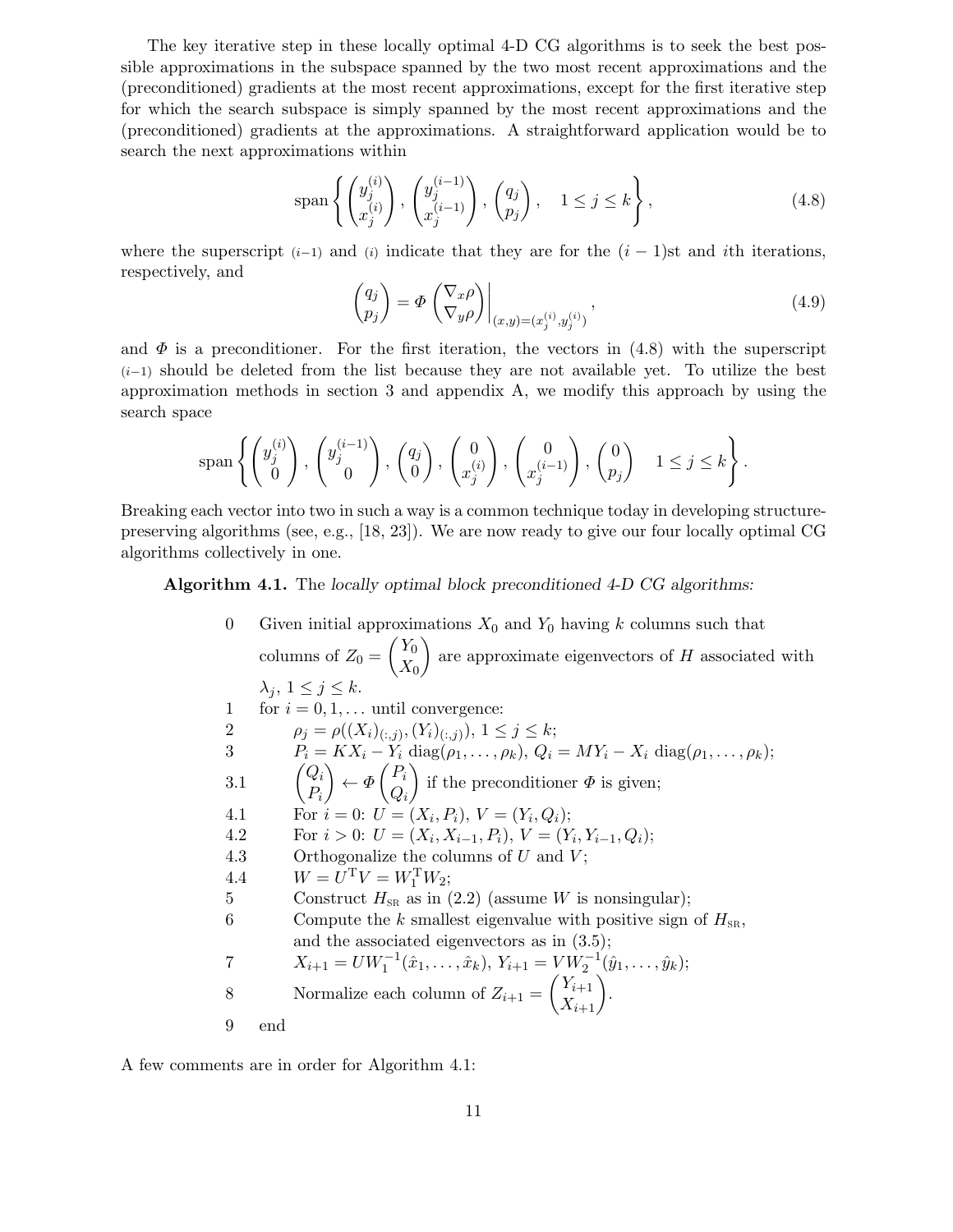- 1. At Line 2, evaluations of  $\rho_i$  are needed only for sweep  $i = 0$ ; for  $i \ge 1$ , they are the k smallest eigenvalues with the positive sign of  $H_{\text{SR}}$  in the previous sweep.
- 2. For the convergence test, we can use the relative residual norm

$$
\frac{\|Hz_j^{(i)} - \rho(x_j^{(i)}, y_j^{(i)})z_j^{(i)}\|}{\left[\|H\| + \rho(x_j^{(i)}, y_j^{(i)})\right] \|z_j^{(i)}\|}
$$

to determine if the approximate eigenpair  $(\rho(x_i^{(i)})$  $\binom{i}{j},y_j^{(i)}$  $\binom{i}{j},z_j^{(i)}$  $j^{(i)}$ ) has converged to a desired accuracy, where  $z_j^{(i)} = (Z_i)_{(:,j)}, x_j^{(i)} = (X_i)_{(:,j)},$  and  $y_j^{(i)} = (Y_i)_{(:,j)},$  and  $\|\cdot\|$  is some matrix/vector norm, e.g., the  $\ell_1$ -vector norm and  $\ell_1$ -operator norm.

- 3. U and V constructed at Line 4.1 or Line 4.2 may be ill-conditioned, especially when near convergence because then the gradients tend to the zero vector and  $X_i$  and  $Y_i$  are almost converged. To ensure that  $U$  and  $V$  are well-conditioned for better numerical stability, we may have to orthogonalize their columns via, e.g., the (classical/modified) Gram-Schmidt orthogonalization process. This is the reason we have Line 4.3 there.
- 4. From Line 5 to Line 8, we leave out the case when  $U<sup>T</sup>V$  is singular for simplicity. Actual implementation should include the case for which the optimal solution has been given in detail in appendix A. Specifically, instead of  $H_{SR}$  as in (2.2), we compute  $\hat{H}_{SR}$  as in (A.5) and its  $\min\{k, r\}$  smallest eigenvalues with the positive sign and the associated eigenvectors as in (A.7), and finally compute  $Z_{i+1} = (\tilde{z}_1, \ldots, \tilde{z}_{\min\{k,r\}})$  by (A.8) – (A.10), where r is the (numerical) rank of  $W$ .

There are two factors that affect the (non)singularity of  $U<sup>T</sup>V$ : 1) the choices of U and V as the basis matrices of  $\mathcal{U} = \text{span}(X_i, X_{i-1}, P_i)$  and  $\mathcal{V} = \text{span}(Y_i, Y_{i-1}, Q_i)$ , respectively, and 2) the angle  $\angle(\mathcal{U}, \mathcal{V})$  between the two subspaces. The first factor can be alleviated by picking orthonormal bases as suggested at Line 4.3, albeit an expensive step. A similar issue came up in the standard LOBPCG [20], too, and essentially the same idea as in Line 4.3 was suggested in [16]. But the second factor is an intrinsic one [2, Lemma 2.2] and we must then resort the technique detailed in appendix A. Even with the technique, a complete and robust implementation must confront the important issue of deciding the numerical rank of  $U<sup>T</sup>V$  to balance convergence speed and numerical stability. This will be one of the issues that we will look into in our future study.

- 5. At Line 6, LAPACK's subroutine xSYSVD can be used to solve the eigenvalue problem of  $H_{SR}$  because of its small size. In theory half of the eigenvalues of  $H_{SR}$  have the positive sign and the other half are opposite. But when the off-diagonal blocks of  $H_{\text{SR}}$  is semi- or barely definite, some of the tiny eigenvalues with the positive sign may be computed by xSYSVD negative or even complex with tiny magnitude. This can be easily detected and corrected by a simple post-processing.
- 6. At Line 8, we can simply scale each column of  $Z_{i+1}$  to be a unit vector in some vector norm.
- 7. Sometimes it can be helpful to use a k that is somewhat bigger than the actual number of requested eigenpairs for the acceleration of convergence.
- 8. The algorithm without Line 4.2, using Line 4.1 for all  $i$ , and without the preconditioner  $\Phi$  is reminiscent of the so-called *Simultaneous Rayleigh Quotient Minimization Method* (SIRQIT) due to Longsine and McCormick [24] for the standard Hermitian eigenvalue problem.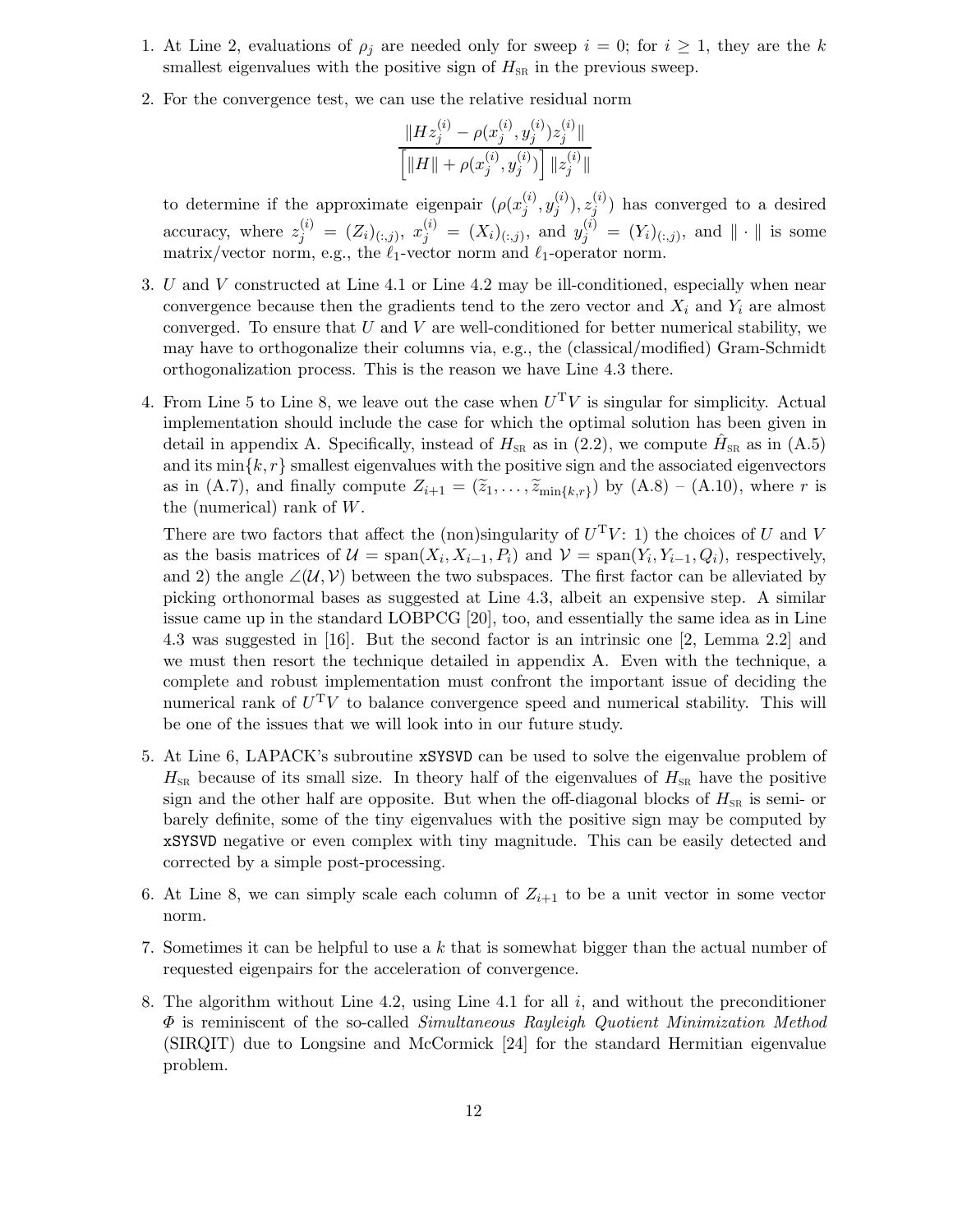9.  $\Phi$  as in (4.7) gives the plain 4-D CG algorithm (i.e., without preconditioning). An efficient preconditioner to compute the eigenvalues of H close to a prescribed point  $\mu$  is

$$
\Phi = (H - \mu I_{2n})^{-1}.
$$

Then the vectors  $p_j$  and  $q_j$  defined by (4.9) can be computed through approximately solving a linear system with the coefficient matrix  $(H - \mu I_{2n})^{-1}$  in practice. Note that the arrangement of the two *n*-entry blocks in the vector applied to by  $\Phi$  is not mistaken. In fact the vector is parallel to the corresponding residual vector as given by (4.2). The modified directions are parallel to the ones obtained from one step of the inverse power iteration on the residual. When  $\mu$  is closer to the desired eigenvalues than any others, the preconditioned directions should have "larger" components in the desired eigenvectors than the ones obtained without preconditioning. Since we are particularly interested in the smallest eigenvalues with the positive sign,  $\mu = 0$  is often an obvious choice. Then

$$
\Phi\begin{pmatrix} \nabla_x \rho \\ \nabla_y \rho \end{pmatrix} = \begin{pmatrix} 0 & M^{-1} \\ K^{-1} & 0 \end{pmatrix} \begin{pmatrix} \nabla_x \rho \\ \nabla_y \rho \end{pmatrix} = \begin{pmatrix} M^{-1} \nabla_y \rho \\ K^{-1} \nabla_x \rho \end{pmatrix} =: \begin{pmatrix} q \\ p \end{pmatrix}.
$$

In this case, both  $p$  and  $q$  can be computed by using the conjugate gradient method [10, 13]. The search direction in the x-component depends only on  $\nabla_x \rho$  while the search direction in the y-component depends only on  $\nabla_y \rho$ . This in part also justifies the correct block ordering in the vector applied to by  $\Phi$  in (4.9).

- 10. The rough flop counts per step, excluding the pre-conditioning part as it may vary with implementation and ignoring those of  $O(k^3)$  and  $O(nk)$  or less, are as follows.
	- (a) Residual computations at Line 3:  $2k$  matrix-vector multiplications by K or M;
	- (b) Orthogonalzations by, e.g., modified Gram-Schmidt process, at Line 4.3 [13, p.232]:  $16nk^2$  (for  $i = 0$ ) or  $36nk^2$  (for  $i > 0$ ) flops;
	- (c) Forming  $H_{SR}$ : 4k (for  $i = 0$ ) or 6k (for  $i > 0$ ) matrix-vector multiplications by K or M, plus  $8nk^2$  (for  $i=0$ ) or  $18nk^2$  (for  $i>0$ ) flops;
	- (d) Forming W at Line 4.4:  $8nk^2$  (for  $i = 0$ ) or  $18nk^2$  (for  $i > 0$ ) flops;
	- (e) Forming  $X_{i+1}$  and  $Y_{i+1}$  at Line 7:  $4nk^2$ .

In summary, the cost per step, excluding the pre-conditioning part, is  $6k$  (for  $i = 0$ ) or  $8k$ (for  $i > 0$ ) matrix-vector multiplications by K or M, plus  $36nk^2$  (for  $i = 0$ ) or  $76nk^2$  (for  $i > 0$ ) flops.

### 5 Numerical examples

In this section, we present some numerical experiment results obtained within the MATLAB environment to illustrate the essential convergence behaviors of locally optimal 4-D CG algorithms in section 4. More tests on much larger scale LR problems will be in our future work. Just recently, in collaboration with computational chemists, in [36] we successfully solve an LR problem with  $2n = 5,650,410$  by the  $\angle A-D$  Block Steepest Descent method (4DBSD) which is Algorithm 4.1 with Line 4.2 deleted and Line 4.1 used for all  $i$  with no preconditioner.

For the first example, we use the pair of matrices K and M of  $H$  (1.1) generated from the linear response analysis of the density matrix calculated by the Quantum ESPRESSO, an electronic structure calculation code that implements density functional theory (DFT) using plane-waves as a basis set and pseudopotentials [11]. For simplicity, we use a synthesized pair of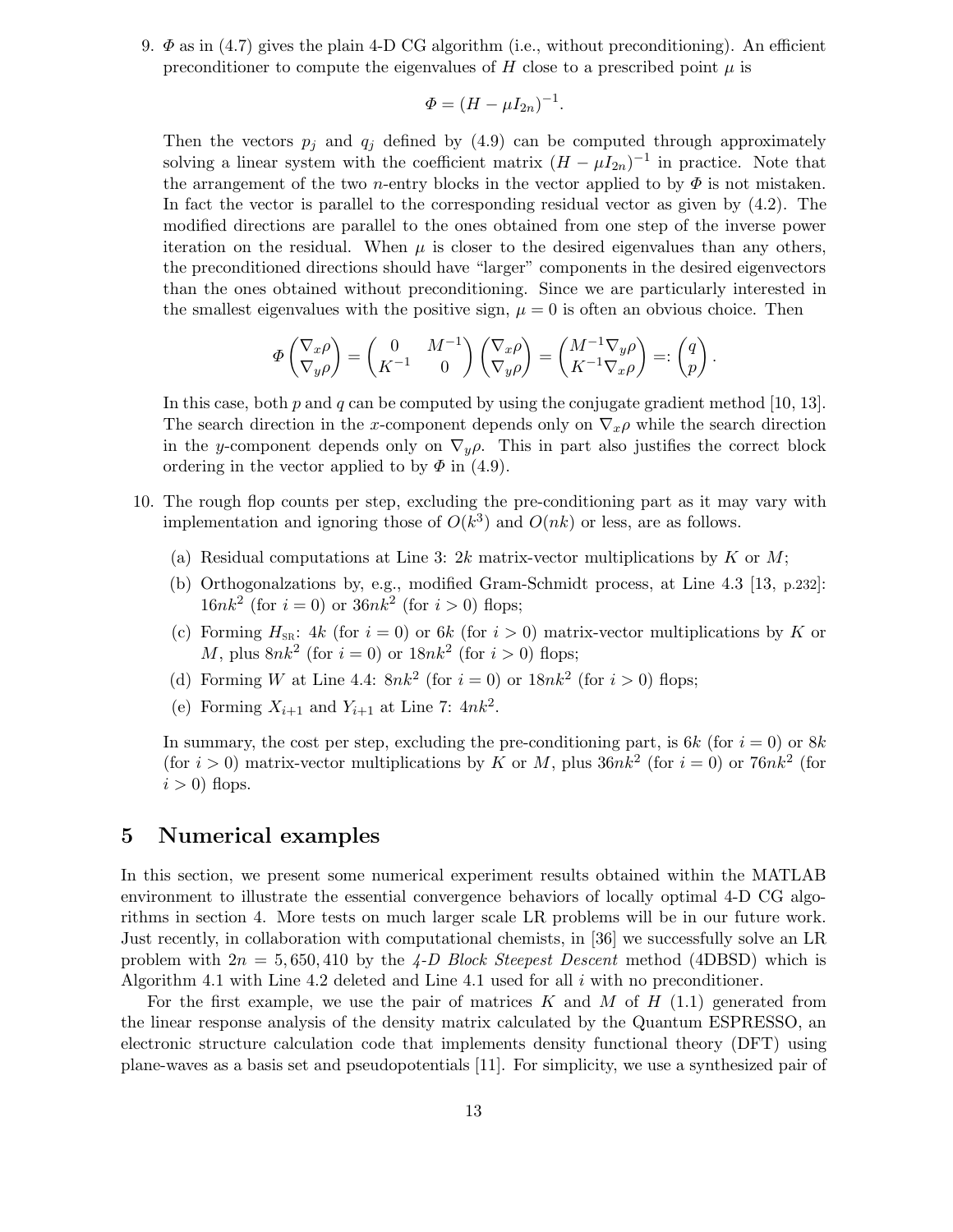

Figure 5.1: The convergence behaviors of the locally optimal block 4-D CG algorithms with/without preconditioning for computing the 4 smallest positive eigenvalues (excitation states) of a synthesized bi-atomic molecule: relative residual norms (left) and relative eigenvalue errors (right).

matrices K and M for the sodium dimer  $N_{22}$ , namely a simple biatomic molecule. Such small molecules are often used as benchmark tests to assess various simulation models, functionals and methods (for example see  $[26]$ ). Both K and M are symmetric positive definite and of order  $n = 1862.$ 

Our goal is to compute 4 smallest positive eigenvalues  $0 < \lambda_1 < \lambda_2 < \lambda_3 < \lambda_4$  and corresponding eigenvectors  $z_1, z_2, z_3, z_4$  of H. The initial approximate eigenvectors of  $z_i$  are chosen as  $(e_j^T, e_j^T)^T$  for  $j = 1, 2, 3, 4$ . The relative residual norms and relative eigenvalue errors for the *j*th approximate eigenpair  $(\lambda_i^{(i)})$  $\binom{i}{j},z_j^{(i)}$  $j^{(i)}$  at the *i*th iterative step to the exact *j*th eigenpairs  $(\lambda_j, z_j)$ are defined by

$$
\frac{\|Hz_j^{(i)} - \lambda_j^{(i)}z_j^{(i)}\|_1}{(\|H\|_1 + \lambda_j^{(i)})\|z_j^{(i)}\|_1} \quad \text{and} \quad \frac{|\lambda_j^* - \lambda_j^{(i)}|}{|\lambda_j^*|},
$$

respectively, where  $\lambda_j^*$  are computed by the QR algorithm (via MATLAB's function eig) and considered to be the "exact" eigenvalues. The preconditioner is chosen to be

$$
\varPhi = H^{-1} = \begin{pmatrix} 0 & M^{-1} \\ K^{-1} & 0 \end{pmatrix}.
$$

The preconditioned vectors  $q_i := M^{-1}p_i$  and  $p_i := K^{-1}q_i$  are computed by the CG method [10, 13]. Often very crude approximations are good enough. In this example, we solve both equations with stopping tolerance  $10^{-2}$  or maximum 20 iterations.

Figure 5.1 shows the relative residual norms and the relative eigenvalue errors of a MATLAB implementation of the locally optimal block 4-D CG algorithm with and without preconditioning (Algorithm 4.1 with  $k = 4$ ). We observe that the significant difference in convergence rate with and without preconditioning.

In this example, for each CG step there are  $2k = 8$  linear systems with coefficient matrix K or M. On average, they are approximately solved by a combined  $32k = 128$  linear CG steps (or 16 linear CG steps per linear system). That is to say that each LOP4DCG uses  $32k$ matrix-vector multiplications by  $K$  or  $M$  for the preconditioning part.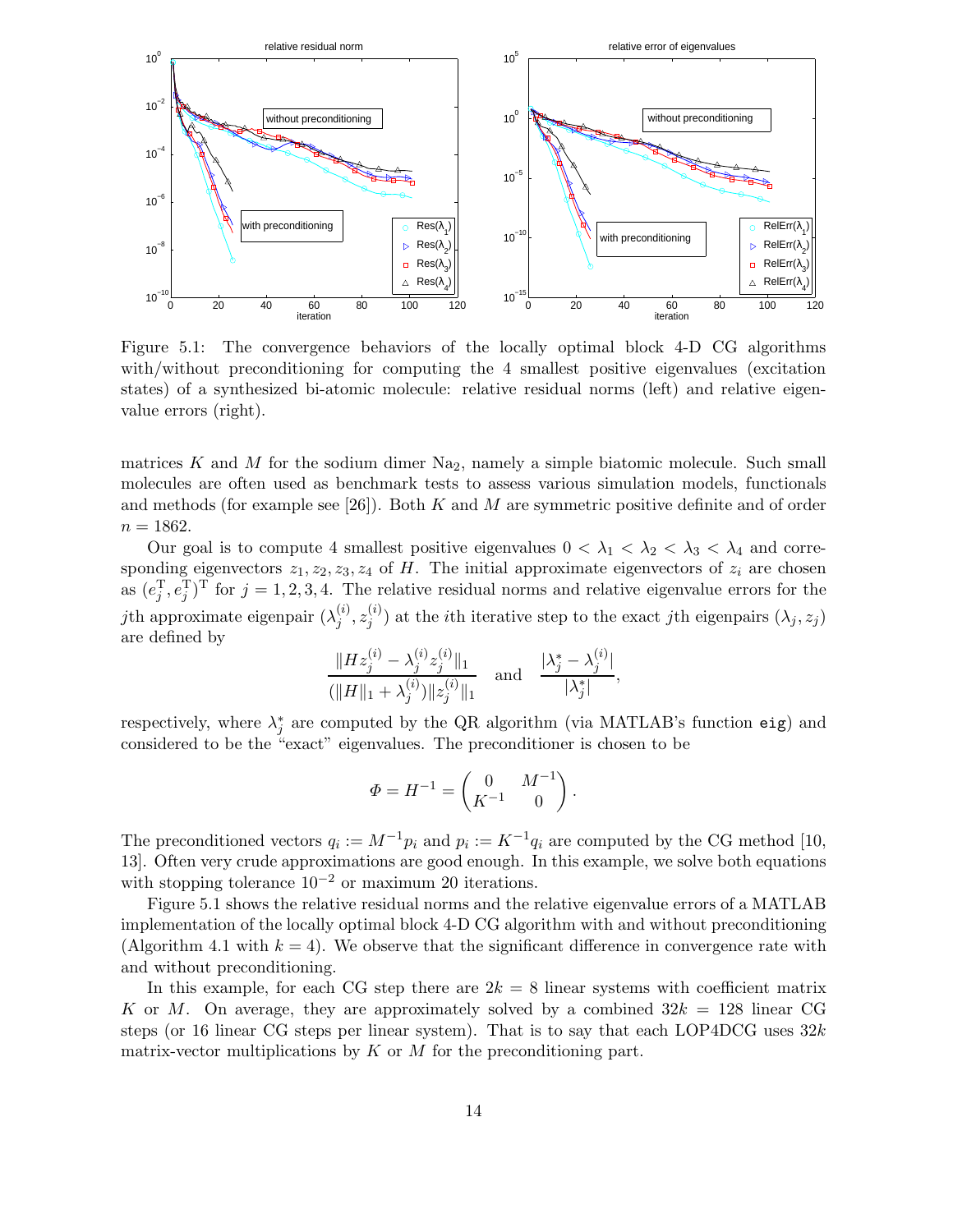

Figure 5.2: The convergence behaviors of the locally optimal block 4-D CG algorithms with preconditioning for computing the 4 smallest eigenvalues with the positive sign for the artificially constructed  $H$ : relative residual norms (left) and absolute or relative eigenvalue errors (right).

The next example is artificially constructed with a singular K: all  $K_{(i,i+1)} = K_{(i+1,i)} = -1$ for  $1 \le i \le n-1$ ,  $K_{(j,i)} = 2$  for  $2 \le j \le n-1$ ,  $K_{(1,1)} = K_{(n,n)} = 1$ , and  $K_{(i,j)} = 0$  elsewhere,  $M = \text{diag}(1, 2, \ldots, n)$ , and  $n = 2000$ . We use the locally optimal block 4-D CG algorithm to compute the first 4 smallest eigenvalues with the positive sign. We find that without a preconditioner, convergence is very slow. Figure 5.2 shows the relative residual norms and the absolute error in  $\lambda_1^{(i)}$  $\chi_1^{(i)}$  (since  $\lambda_1 = 0$ ) and relative errors in  $\lambda_j^{(i)}$  $j^{(i)}(j = 2, 3, 4)$  by Algorithm 4.1 with  $k = 4$  using the preconditioner  $\Phi = H^{-1}$  implemented again by the CG method with stopping tolerance  $10^{-2}$  or maximum 50 iterations. We point out that our numerical history indicates that the stopping tolerance  $10^{-2}$  was never reached in solving linear systems with coefficient matrix K, i.e., CG took 50 steps for each of such a system. But we still observe decent convergence rate towards the designed eigenvalues.

### 6 Concluding remarks

Basing on the theoretical foundation laid out in [2] for the LR (a.k.a. RPA) eigenvalue problem (1.1) in computational quantum chemistry and physics, we developed a 4-D search technique which enhances the standard line search method in optimization and then devise locally optimal CG methods that are capable of computing the first few smallest eigenvalues with the positive sign and corresponding eigenvectors simultaneously.

The numerical examples in section 5 demonstrate the effectiveness of the new algorithms, especially with suitable preconditioners. Extended numerical experiment results on a block 4-D steepest descent type method for the first-principle calculation of the excitation states of large molecules is presented in [36]. However, we do not have any precise estimate on rates of convergence yet.

In both [2] and this paper, we have focused on the case where the LR (RPA) eigenvalue problem has only real eigenvalues with eigenvalues 0 allowed. There are cases in which imaginary eigenvalues occur. For example, the positive-definiteness condition of  $A + B$  and/or  $A - B$  is not met in [31, 34]. The development of efficient numerical methods for treating such large scale problems is a subject of future study.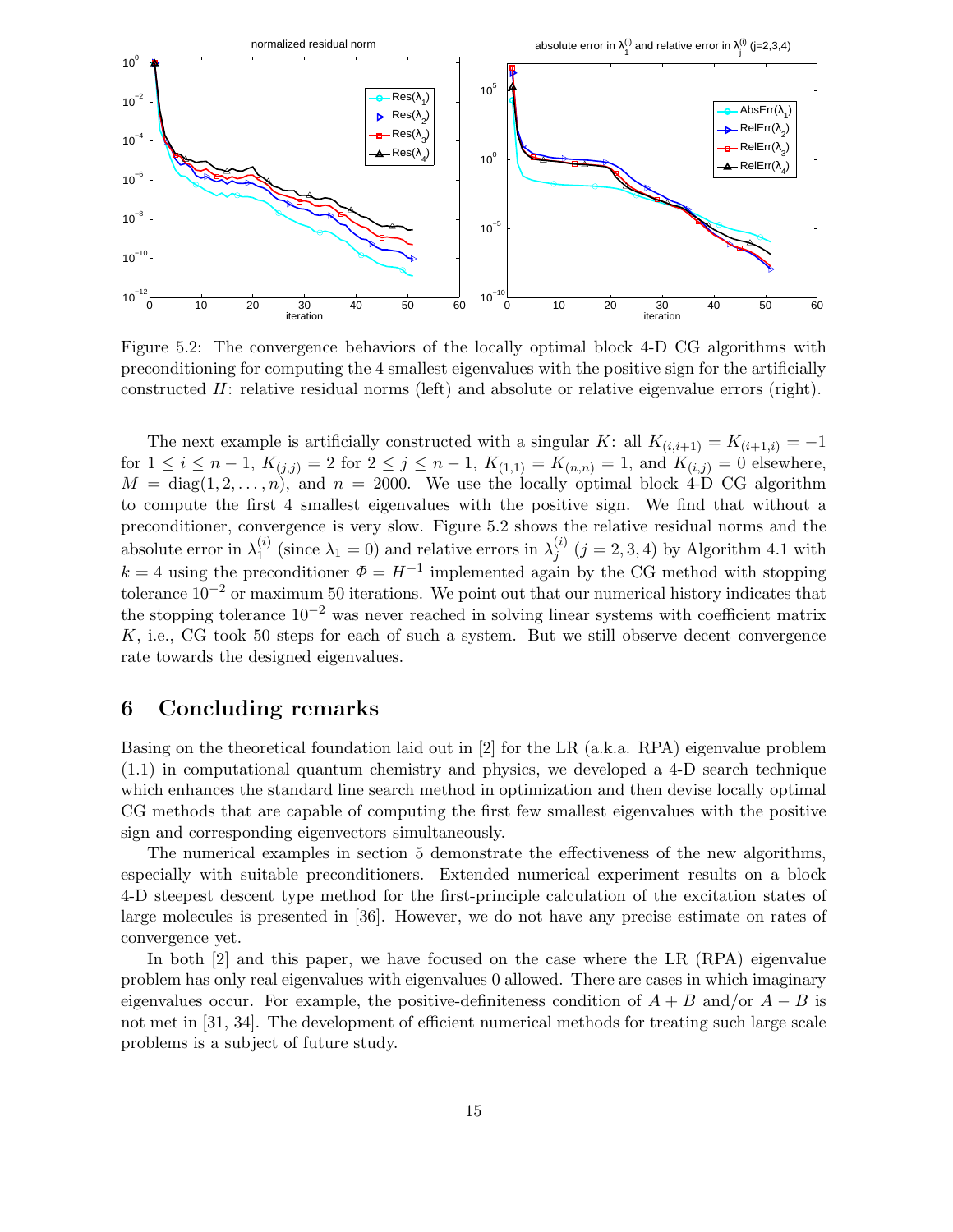### A Best approximations: the singular case

This appendix continues the investigation in section 3 to seek best approximate eigenpairs of  $H$ for given  $\{\mathcal{U}, \mathcal{V}\}\$ , a pair of approximate deflating subspaces of  $\{K, M\}$  with  $\dim(\mathcal{U}) = \dim(\mathcal{V}) =$ l. In section 3, we have treated the case in which  $W \stackrel{\text{def}}{=} U^{T}V$  is nonsingular, where  $U, V \in \mathbb{R}^{n \times \ell}$ are the basis matrices of  $U$  and  $V$ , respectively. In what follows, we will treat the case in which W is singular.

Suppose that  $W$  is singular, and factorize

$$
W = W_1^{\mathrm{T}} W_2, \quad W_i \in \mathbb{R}^{r \times \ell}, \quad r = \mathrm{rank}(W) < \ell. \tag{A.1}
$$

So both  $W_i$  have full row rank. Factorize<sup>4</sup>

$$
W_i^{\mathrm{T}} = Q_i \begin{pmatrix} R_i \\ 0 \end{pmatrix} \quad \text{for } i = 1, 2,
$$
 (A.2)

where  $R_i \in \mathbb{R}^{r \times r}$ ,  $Q_i \in \mathbb{R}^{\ell \times \ell}$   $(i = 1, 2)$  are nonsingular.

Consider the best approximation to  $\lambda_1$  by (3.1). We still have (3.3):

$$
\rho(x,y) = \frac{\hat{u}^{\mathrm{T}} U^{\mathrm{T}} K U \hat{u} + \hat{v}^{\mathrm{T}} V^{\mathrm{T}} M V \hat{v}}{2|\hat{u}^{\mathrm{T}} W \hat{v}|},\tag{3.3}
$$

where  $x = U\hat{u}$  and  $y = V\hat{v}$  for some  $\hat{u}, \hat{v} \in \mathbb{R}^{\ell}$ . Note the correspondence between  $x \in \mathcal{U}$  and  $\hat{u} \in \mathbb{R}^{\ell}$  and that between  $y \in \mathcal{V}$  and  $\hat{v} \in \mathbb{R}^{\ell}$  are one-one. Let  $\hat{x} = W_1 \hat{u} \in \mathbb{R}^r$  and  $\hat{y} = W_2 \hat{v} \in \mathbb{R}^r$ . Since  $r < \ell$ ,  $\hat{u}$  is not uniquely defined by  $\hat{x}$ ; neither is  $\hat{v}$  by  $\hat{y}$ . But use (A.2) to see that

$$
\hat{u} = Q_1^{-T} \begin{pmatrix} R_1^{-T} \hat{x} \\ u \end{pmatrix}, \quad \hat{v} = Q_2^{-T} \begin{pmatrix} R_2^{-T} \hat{y} \\ v \end{pmatrix},
$$

where  $u, v \in \mathbb{R}^{\ell-r}$  are arbitrary. Partition

$$
Q_1^{-1}U^{\mathrm{T}}KUQ_1^{-T} = \frac{r}{\ell - r} \begin{pmatrix} K_{11} & K_{12} \\ K_{12}^{\mathrm{T}} & K_{22} \end{pmatrix}, \quad Q_2^{-1}V^{\mathrm{T}}MVQ_2^{-T} = \frac{r}{\ell - r} \begin{pmatrix} M_{11} & M_{12} \\ M_{12}^{\mathrm{T}} & M_{22} \end{pmatrix}.
$$
 (A.3)

We have

$$
\hat{u}^{\mathrm{T}}U^{\mathrm{T}}KU\hat{u} = \begin{pmatrix} R_1^{-\mathrm{T}}\hat{x} \\ u \end{pmatrix}^{\mathrm{T}} \begin{pmatrix} K_{11} & K_{12} \\ K_{12}^{\mathrm{T}} & K_{22} \end{pmatrix} \begin{pmatrix} R_1^{-\mathrm{T}}\hat{x} \\ u \end{pmatrix}, \n\hat{v}^{\mathrm{T}}V^{\mathrm{T}}MV\hat{v} = \begin{pmatrix} R_2^{-\mathrm{T}}\hat{y} \\ v \end{pmatrix}^{\mathrm{T}} \begin{pmatrix} M_{11} & M_{12} \\ M_{12}^{\mathrm{T}} & M_{22} \end{pmatrix} \begin{pmatrix} R_2^{-\mathrm{T}}\hat{y} \\ v \end{pmatrix}.
$$

Given  $\hat{x}$ ,  $\hat{u}^T U^T K U \hat{u}$  is minimized at these u such that  $K_{22}u = -K_{12}^T R_1^{-T} \hat{x}$ . This equation always has a solution because that  $Q_1^{-1}U^{T}KUQ_1^{-T}$  is positive semi-definite implies  $\text{span}(K_{12}^{T}) \subseteq$  $\sum_{1}^{1}$  is solution is not unique if  $K_{22}$  is singular. But the non-uniqueness does not matter as far as the minimal value of  $\hat{u}^T U^T K U \hat{u}$  is concerned. The same can be said about  $\hat{v}^{\mathrm{T}}V^{\mathrm{T}}MV\hat{v}$ . In fact,

$$
\min_{u} \hat{u}^{\mathrm{T}} U^{\mathrm{T}} K U \hat{u} = \hat{x}^{\mathrm{T}} R_1^{-1} \left( K_{11} - K_{12} K_{22}^{\dagger} K_{12}^{\mathrm{T}} \right) R_1^{-\mathrm{T}} \hat{x}, \tag{A.4a}
$$

$$
\min_{v} \hat{v}^{\mathrm{T}} V^{\mathrm{T}} M V \hat{v} = \hat{y}^{\mathrm{T}} R_2^{-1} \left( M_{11} - M_{12} M_{22}^{\dagger} M_{12}^{\mathrm{T}} \right) R_2^{-\mathrm{T}} \hat{y}, \tag{A.4b}
$$

<sup>&</sup>lt;sup>4</sup>Computationally, this can be realized by the QR decompositions of  $W_i^T$ . For more generality in presentation, we do not assume have to be QR decompositions.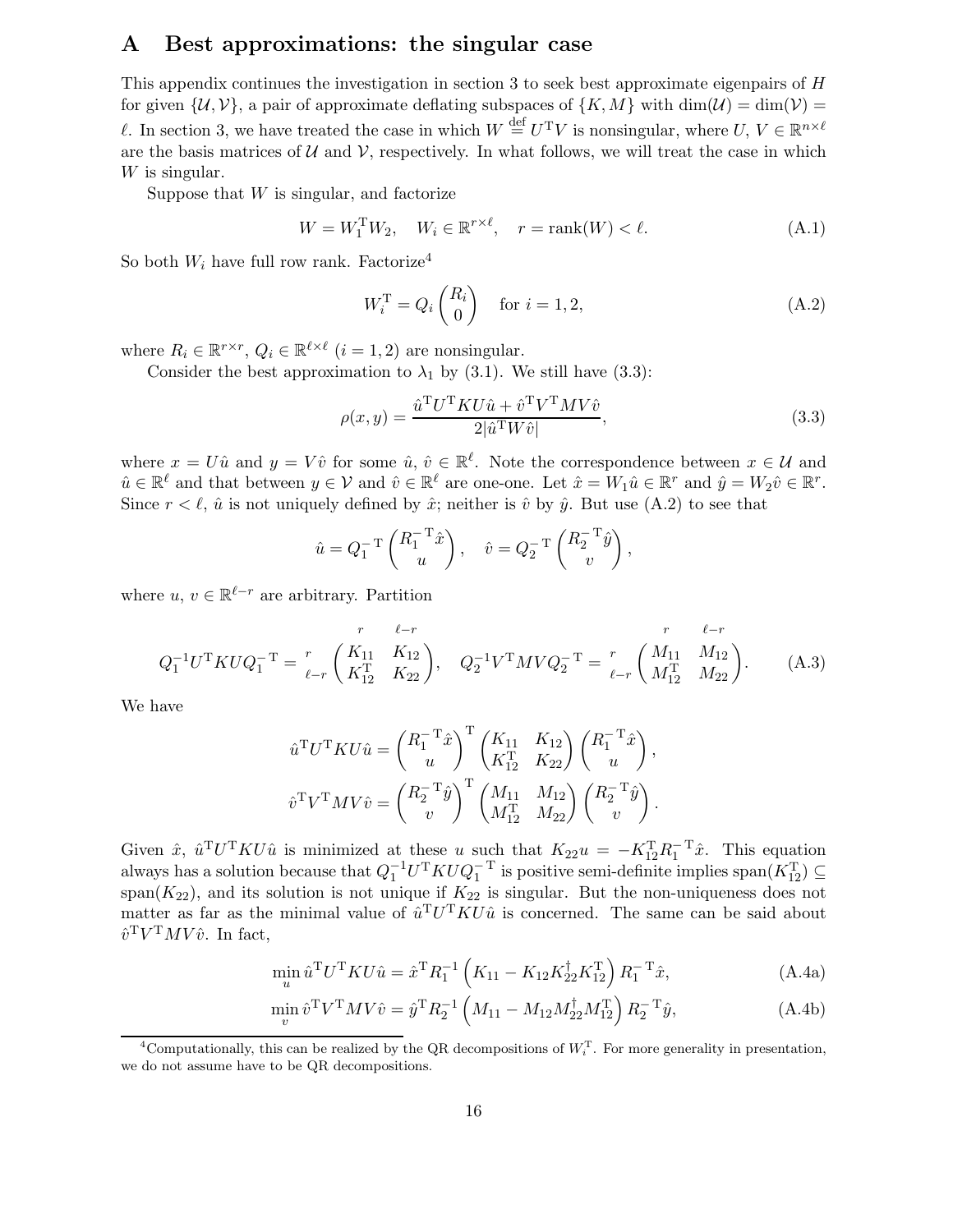where  $K_{22}^{\dagger}$  and  $M_{22}^{\dagger}$  are the Moore-Penrose inverses of  $K_{22}$  and  $M_{22}$ , respectively. The minimums in  $(A.4)$  are attained at those u and v satisfying

$$
K_{22}u = -K_{12}^{T}R_{1}^{-T}\hat{x}, \quad M_{22}v = -M_{12}^{T}R_{2}^{-T}\hat{y}.
$$

Finally, the quantity in (3.1) is

$$
\inf_{\hat{x},\hat{y}} \frac{\hat{x}^{\mathrm{T}} R_1^{-1} \left(K_{11}-K_{12} K_{22}^{\dagger} K_{12}^{\mathrm{T}}\right) R_1^{-\mathrm{T}} \hat{x} + \hat{y}^{\mathrm{T}} R_2^{-1} \left(M_{11}-M_{12} M_{22}^{\dagger} M_{12}^{\mathrm{T}}\right) R_2^{-\mathrm{T}} \hat{y}}{2 |\hat{x}^{\mathrm{T}} \hat{y}|}
$$

which, by [2, Theorem 3.1], is the smallest eigenvalue with the positive sign of  $\hat{H}_{SR}$ :

$$
\hat{H}_{\text{SR}} = \begin{pmatrix} 0 & R_1^{-1} \left( K_{11} - K_{12} K_{22}^{\dagger} K_{12}^{\mathrm{T}} \right) R_1^{-\mathrm{T}} \\ R_2^{-1} \left( M_{11} - M_{12} M_{22}^{\dagger} M_{12}^{\mathrm{T}} \right) R_2^{-\mathrm{T}} & 0 \end{pmatrix} \in \mathbb{R}^{2r \times 2r}.
$$
 (A.5)

Now we turn to the best approximations to  $\lambda_j$  (1  $\leq$  j  $\leq$  k) by (3.2). Assume (A.1) and (A.2). Any  $\hat{U}, \hat{V} \in \mathbb{R}^{n \times k}$  such that  $\text{span}(\hat{U}) \in \mathcal{U}$ ,  $\text{span}(\hat{V}) \in \mathcal{V}$ , and  $\hat{U}^T \hat{V} = I_k$  can be written as

$$
\hat{U} = UQ_1^{-T}\widetilde{U}, \quad \hat{V} = VQ_2^{-T}\widetilde{V},
$$

where  $\tilde{U}, \tilde{V} \in \mathbb{R}^{\ell \times k}$  that make  $\hat{U}^T \hat{V} = I_k$ , and vice versa. We note that necessarily

$$
k = \text{rank}(I_k) = \text{rank}(\hat{U}^{\text{T}}\hat{V}) \le \text{rank}(W) = r.
$$

We first look into what constraint is needed on  $\tilde{U}$  and  $\tilde{V}$  in order to enforce  $\hat{U}^T\hat{V} = I_k$ . To this end, we partition

$$
\widetilde{U} = \begin{bmatrix} k \\ \widetilde{U}_1 \\ \widetilde{U}_2 \end{bmatrix}, \quad \widetilde{V} = \begin{bmatrix} k \\ \widetilde{V}_1 \\ \widetilde{V}_2 \end{bmatrix}.
$$

We have

$$
\hat{U}^{\mathrm{T}}\hat{V} = \widetilde{U}^{\mathrm{T}}Q_1^{-1}W_1^{\mathrm{T}}W_2Q_2^{-\mathrm{T}}\widetilde{V} = \widetilde{U}^{\mathrm{T}}\begin{pmatrix} R_1\\0 \end{pmatrix} (R_2^{\mathrm{T}}, 0)\widetilde{V} = \widetilde{U}_1^{\mathrm{T}}R_1R_2^{\mathrm{T}}\widetilde{V}_1.
$$

Let  $\hat{X} = R_1^T \widetilde{U}_1$ ,  $\hat{Y} = R_2^T \widetilde{V}_1 \subseteq \mathbb{R}^{r \times k}$ . Then  $\hat{U}^T \hat{V} = I_k$  is equivalent to  $\hat{X}^T \hat{Y} = I_k$  which will be enforced henceforth, while  $U_2$  and  $V_2$  are arbitrary. Assume the partitioning in (A.3). We have

$$
\hat{U}^{\mathrm{T}} K \hat{U} = \tilde{U}^{\mathrm{T}} Q_1^{-1} U^{\mathrm{T}} K U Q_1^{-\mathrm{T}} \tilde{U} = \begin{pmatrix} R_1^{-\mathrm{T}} \hat{X} \\ \tilde{U}_2 \end{pmatrix}^{\mathrm{T}} \begin{pmatrix} K_{11} & K_{12} \\ K_{12}^{\mathrm{T}} & K_{22} \end{pmatrix} \begin{pmatrix} R_1^{-\mathrm{T}} \hat{X} \\ \tilde{U}_2 \end{pmatrix},
$$
  

$$
\hat{V}^{\mathrm{T}} M \hat{V} = \tilde{V}^{\mathrm{T}} Q_1^{-1} V^{\mathrm{T}} K V Q_1^{-\mathrm{T}} \tilde{V} = \begin{pmatrix} R_2^{-\mathrm{T}} \hat{Y} \\ \tilde{V}_2 \end{pmatrix}^{\mathrm{T}} \begin{pmatrix} M_{11} & M_{12} \\ M_{12}^{\mathrm{T}} & M_{22} \end{pmatrix} \begin{pmatrix} R_2^{-\mathrm{T}} \hat{Y} \\ \tilde{V}_2 \end{pmatrix}.
$$

Given  $\hat{X}$  and  $\hat{Y}$ , it can be verified that

$$
\min_{\tilde{U}_2} \text{trace}(\hat{U}^{\text{T}} K \hat{U}) = \text{trace}(\hat{X}^{\text{T}} R_1^{-1} [K_{11} - K_{12} K_{22}^{\dagger} K_{12}^{\text{T}}] R_1^{-\text{T}} \hat{X}), \tag{A.6a}
$$

$$
\min_{\tilde{V}_2} \text{trace}(\hat{V}^{\text{T}} M \hat{V}) = \text{trace}(\hat{Y}^{\text{T}} R_2^{-1} [M_{11} - M_{12} M_{22}^{\dagger} M_{12}^{\text{T}}] R_2^{-\text{T}} \hat{Y})
$$
(A.6b)

with the minimums attained at those  $\widetilde{U}_2$  and  $\widetilde{V}_2$  satisfying

$$
K_{22}\widetilde{U}_2 = -K_{12}^{T}R_1^{-T}\hat{X}, \quad M_{22}\widetilde{V}_2 = -M_{12}^{T}R_2^{-T}\hat{Y}.
$$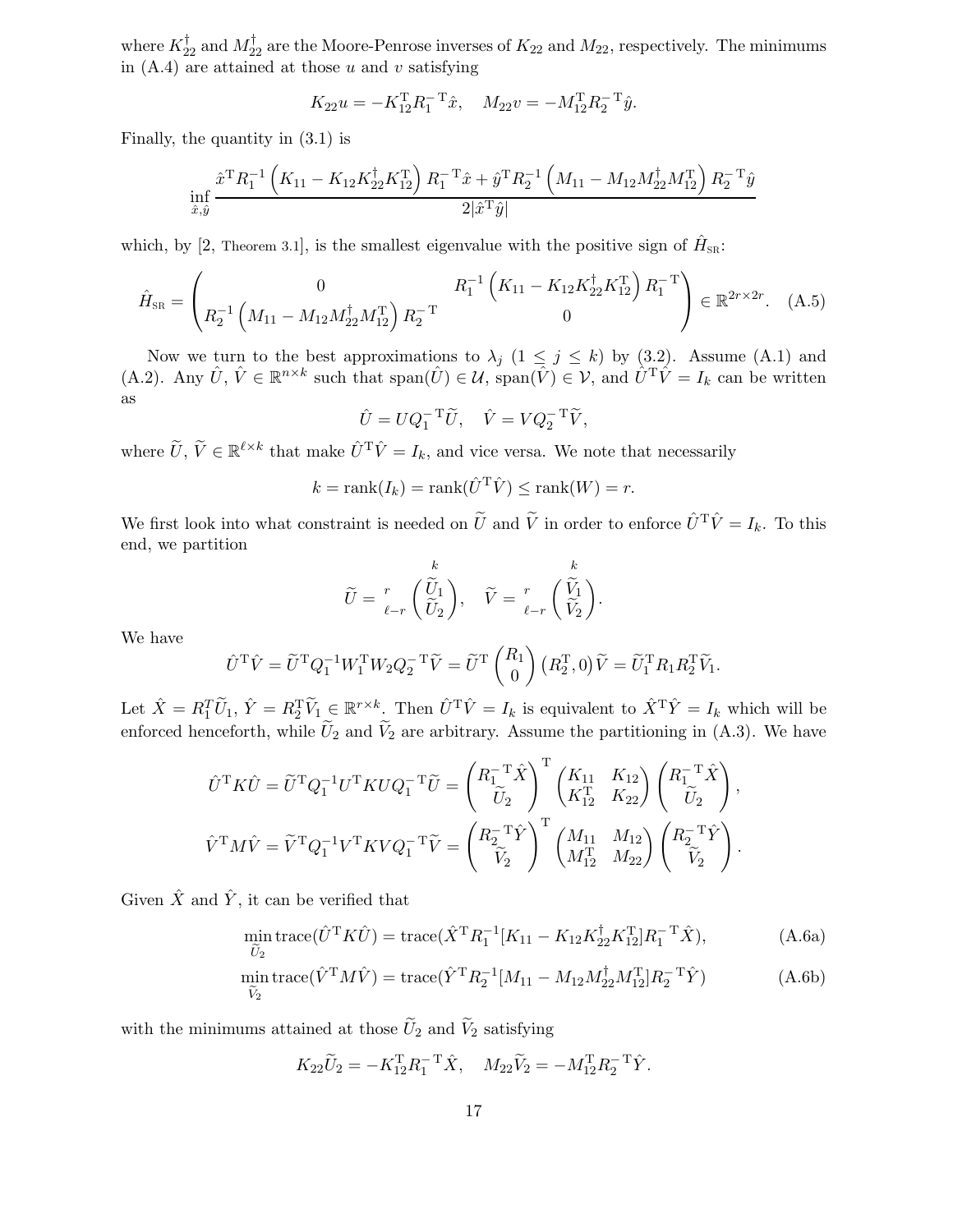Therefore the quantity in (3.2) is

$$
\inf_{\hat{X}^{\mathrm{T}}\hat{Y}=I_{k}}\text{trace}\left(\hat{X}^{\mathrm{T}}R_{1}^{-1}[K_{11}-K_{12}K_{22}^{\dagger}K_{12}^{\mathrm{T}}]R_{1}^{-\mathrm{T}}\hat{X}+\hat{Y}^{\mathrm{T}}R_{2}^{-1}[M_{11}-M_{12}M_{22}^{\dagger}M_{12}^{\mathrm{T}}]R_{2}^{-\mathrm{T}}\hat{Y}\right)
$$

which, by [2, Theorem 3.2], is the sum of the k smallest eigenvalues with the positive sign of  $\hat{H}_{SR}$ defined by (A.5).

In summary, the best approximations to some of the eigenvalues of H within the pair of approximate deflating subspaces are the eigenvalues of  $\hat{H}_{SR}$ . Denote by  $\mu_j$   $(j = 1, \ldots, r)$  the eigenvalues with the positive sign of  $\hat{H}_{\text{SR}}$  in ascending order and by  $\hat{z}_j$  the associated eigenvectors:

$$
\hat{H}_{\text{SR}}\hat{z}_j = \mu_j \hat{z}_j, \quad \hat{z}_j = \begin{pmatrix} \hat{y}_j \\ \hat{x}_j \end{pmatrix}.
$$
\n(A.7)

Following the derivations above, we conclude

$$
\rho(\widetilde{x}_j,\widetilde{y}_j)=\mu_j \quad \text{for } j=1,\ldots,r,
$$

where

$$
\widetilde{x}_j = UQ_1^{-T} \begin{pmatrix} R_1^{-T} \hat{x}_j \\ u_j \end{pmatrix}, \quad \widetilde{y}_j = VQ_2^{-T} \begin{pmatrix} R_2^{-T} \hat{y}_j \\ v_j \end{pmatrix}
$$
\n(A.8)

for  $u_j$  and  $v_j$  satisfying

$$
K_{22}u_j = -K_{12}^{\mathrm{T}}R_1^{-\mathrm{T}}\hat{x}_j, \quad M_{22}v_j = -M_{12}^{\mathrm{T}}R_2^{-\mathrm{T}}\hat{y}_j.
$$
(A.9)

Naturally the approximate eigenvectors of  $H$  should be taken as

$$
\widetilde{z}_j = \begin{pmatrix} \widetilde{y}_j \\ \widetilde{x}_j \end{pmatrix} \quad \text{for } j = 1, \dots, r. \tag{A.10}
$$

For easy of reference, we summarize our findings into the following theorem.

**Theorem A.1.** Suppose that one of K,  $M \in \mathbb{R}^{n \times n}$  is definite. Let  $\{U, V\}$  be a pair of approximate deflating subspaces of  $\{K, M\}$  with  $\dim(\mathcal{U}) = \dim(\mathcal{V}) = \ell$ , and let  $U, V \in \mathbb{R}^{n \times \ell}$  be the basis matrices of U and V, respectively. Suppose that  $W \stackrel{\text{def}}{=} U^T V$  is singular and let  $\hat{H}_{SR}$  be defined by (A.5). Then the best approximations to  $\lambda_1$  in the sense of (3.1) or to  $\lambda_j$  ( $1 \leq j \leq k$ ) in the sense of (3.2) are the corresponding eigenvalues  $\mu_j$  of  $\hat{H}_{SR}$  defined in (A.5), with the corresponding approximate eigenvectors given by  $(A.8) - (A.10)$ .

In [2, Theorem 2.7], we proved the approximate eigenpairs are unique for given  $\{\mathcal{U}, \mathcal{V}\}\$  with nonsingular  $U^{\mathrm{T}}V$ , even though there are infinitely many different  $H_{\text{SR}}$  associated with the pair of subspaces. We are facing with the same question for  $\hat{H}_{SR}$  in whose construction there are three non-unique choices:

\n- Factorizations in (A.2) are not unique.
\n- Factorization 
$$
W = W_1^{\text{T}} W_2
$$
 in (A.1) is not unique.
\n- BasicS. Basis matrices  $U$  and  $V$  are not unique.
\n
\n(A.11)

The question would arise if different  $\hat{H}_{SR}$  could produce different approximate eigenpairs. This is addressed by the following theorem.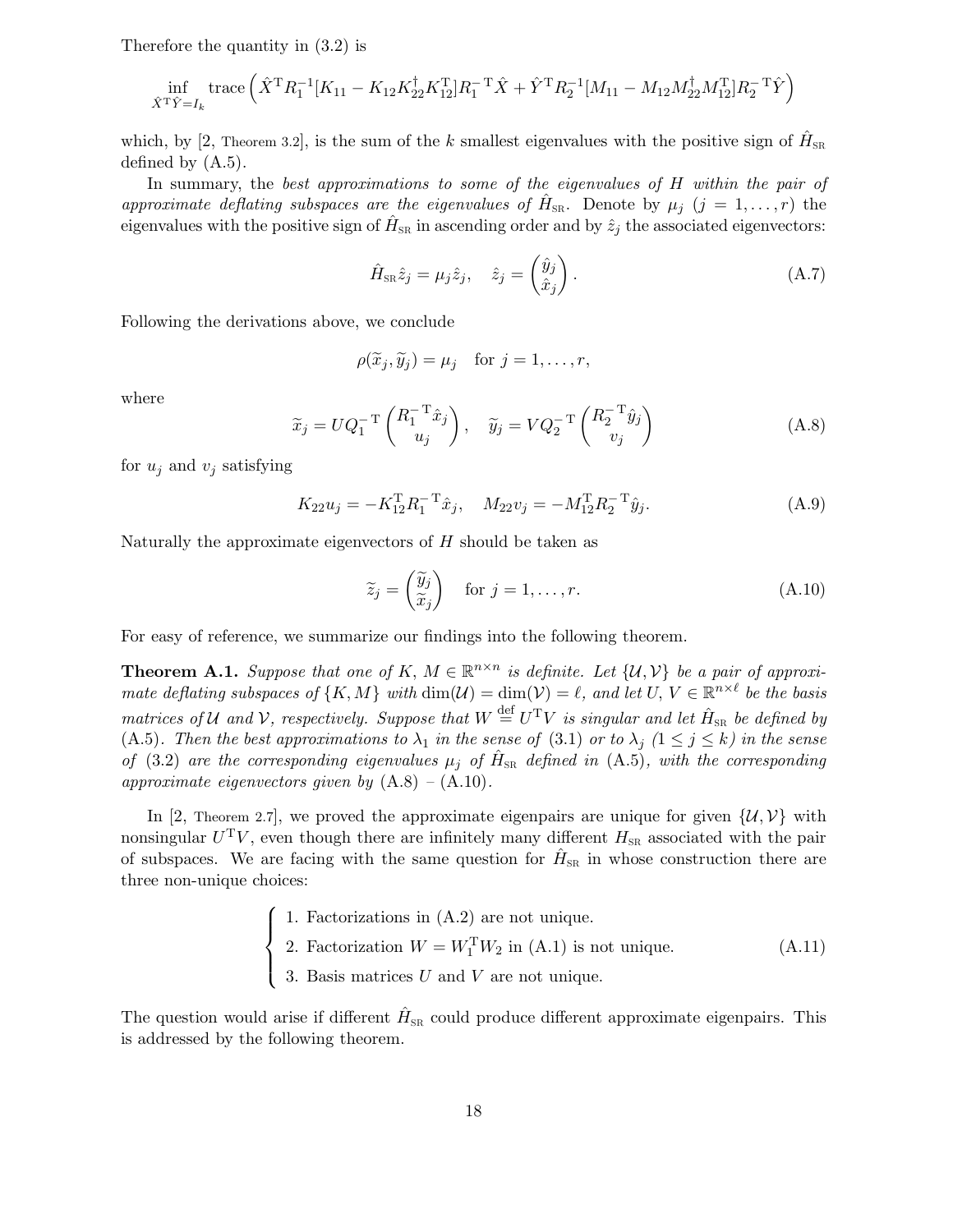**Theorem A.2.** Suppose that one of K,  $M \in \mathbb{R}^{n \times n}$  is definite. Let U and V be two subspaces of  $\mathbb{R}^n$  of dimension  $\ell$  with basis matrices  $U, V \in \mathbb{R}^{n \times \ell}$ , respectively. Suppose that  $W = U^T V$  is singular and define  $\hat{H}_{SR}$  by (A.5). Then

- 1. the approximate eigenvalues, i.e., the eigenvalues of  $\hat{H}_{SR}$ , are invariant with respect to any of the non-uniqueness listed in (A.11) for constructing  $\hat{H}_{SR}$ ;
- 2. the approximate eigenvectors by  $(A.8) (A.10)$  are invariant with respect to any of the non-uniqueness listed in  $(A.11)$  if and only if both  $K_{22}$  and  $M_{22}$  are definite.

*Proof.* To see the first conclusion, we notice that the infimum (3.2) only depends on  $\{\mathcal{U}, \mathcal{V}\}\$  and is invariant with respect to any of the non-uniqueness in  $(A.11)$  for  $1 \leq k \leq r$ . Since the infimum is the sum of the first k smallest eigenvalues with the positive sign of  $\hat{H}_{SR}$ , let k go from 1 to r to conclude that the eigenvalues with the positive sign of  $\hat{H}_{SR}$  are invariant with respect to any of the non-uniqueness in (A.11); so are all eigenvalues of  $\hat{H}_{SR}$ .

For the second conclusion, let us first select one choice for each of them in (A.11), namely basis matrices U and V, a factorization  $W = W_1^TW_2$  in (A.1), and two factorizations in (A.2). Let  $H_0 \stackrel{\text{def}}{=} \hat{H}_{SR}$  with these selected choices, and suppose that both  $K_{22}$  and  $M_{22}$  are definite. We shall now prove that the approximate eigenvectors are invariant with respect to any variation to the selected ones. Along the way, we will also see the definiteness of  $K_{22}$  and  $M_{22}$  does not change with the variations, either.

1. Invariance with respect to different choices of factorizations in  $(A.2)$ . Any factorizations other than the given ones in  $(A.2)$  can be written as

$$
W_i^{\rm T} = Q_i \begin{pmatrix} S_{i1} & \\ & S_{i2} \end{pmatrix} \begin{pmatrix} S_{i1}^{-1} R_i \\ 0 \end{pmatrix}, \tag{A.12}
$$

for some nonsingular  $S_{i1} \in \mathbb{R}^{r \times r}$ ,  $S_{i2} \in \mathbb{R}^{(\ell-r) \times (\ell-r)}$ . Denote by  $H_1 \stackrel{\text{def}}{=} \hat{H}_{SR}$  with given U,  $V$  and  $(A.1)$ , and  $(A.12)$ . Perform substitutions

$$
Q_i\begin{pmatrix} S_{i1} & & \\ & S_{i2} \end{pmatrix} \leftarrow Q_i, \ S_{i1}^{-1}R_i \leftarrow R_i, \ S_{1i}^{-1}K_{ij}S_{1j}^{-T} \leftarrow K_{ij}, \ S_{2i}^{-1}M_{ij}S_{2j}^{-T} \leftarrow M_{ij}
$$

to see  $H_0 = H_1$  and that the approximate eigenvectors for H by  $(A.8) - (A.10)$  do not change. Also the definiteness of  $K_{22}$  and  $M_{22}$  does not change with the variation in (A.12).

2. Invariance with respect to different choice of factorization  $W = W_1^{\mathrm{T}} W_2$ . Any factorization other than the given one in (A.1), can be written as

$$
W = W_1^{\mathrm{T}} S S^{-1} W_2 = (S^{\mathrm{T}} W_1)^{\mathrm{T}} (S^{-1} W_2)
$$
\n(A.13)

for some nonsingular  $S \in \mathbb{R}^{r \times r}$ . Define  $H_1 \stackrel{\text{def}}{=} \hat{H}_{SR}$  with given U, V, and (A.13) and

$$
(S^{\mathrm{T}}W_1)^{\mathrm{T}} = Q_1 \begin{pmatrix} R_1 S \\ 0 \end{pmatrix}, \quad (S^{-1}W_2)^{\mathrm{T}} = Q_2 \begin{pmatrix} R_2 S^{-\mathrm{T}} \\ 0 \end{pmatrix}.
$$
 (A.14)

Since we just proved the invariance with respect to different choices of factorizations in  $(A.2)$ , it suffices to prove that the approximate eigenvectors obtained through  $H_0$  and  $H_1$ are the same. Upon using substitutions  $R_1S \leftarrow R_1$  and  $R_2S^{-T} \leftarrow R_2$ , we find

$$
H_1 = (S^{-1} \oplus S^{T}) H_0 (S^{-1} \oplus S^{T})^{-1},
$$

and thus the relationships between the eigenvectors for  $H_0$  and  $H_1$ . It can then be verified that the approximate eigenvectors obtained through  $H_0$  and  $H_1$  via  $(A.8) - (A.10)$  are the same. Also the definiteness of  $K_{22}$  and  $M_{22}$  does not change with the variation in (A.13).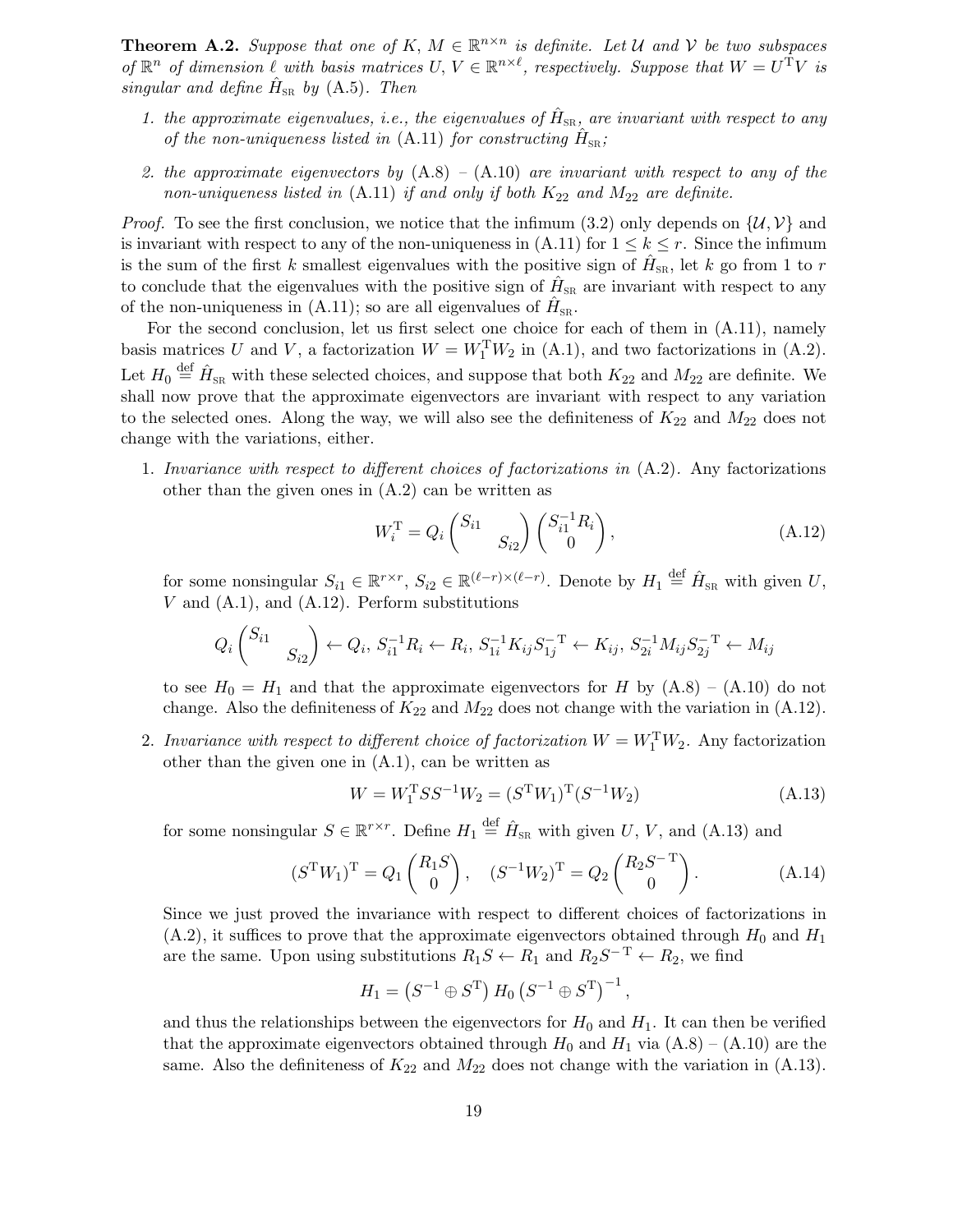3. Invariance with respect to different choices of basis matrices. Given basis matrices U and V of U and V, respectively, any other basis matrices can be written as UR and VS for some nonsingular  $R, S \in \mathbb{R}^{\ell \times \ell}$ . Define  $H_1 \stackrel{\text{def}}{=} \hat{H}_{\text{SR}}$  with  $UR$  and  $VS$ , and

$$
W = (UR)^{T}(VS) = R^{T}U^{T}VS = (W_{1}R)^{T}(W_{2}S), \tag{A.15}
$$

and

$$
(W_1 R)^{\mathrm{T}} = R^{\mathrm{T}} Q_1 \begin{pmatrix} R_1 \\ 0 \end{pmatrix}, \quad (W_2 S)^{\mathrm{T}} = S^{\mathrm{T}} Q_2 \begin{pmatrix} R_2 \\ 0 \end{pmatrix}.
$$
 (A.16)

By the two invariance properties we just proved, it suffices to prove that the approximate eigenvectors obtained through  $H_0$  and  $H_1$  are the same. Perform substitutions

$$
UR \leftarrow U, \quad VS \leftarrow V, \quad R^{\mathrm{T}}Q_1 \leftarrow Q_1, \quad S^{\mathrm{T}}Q_2 \leftarrow Q_2
$$

to see  $H_0 = H_1$  and that the approximate eigenvectors for H by  $(A.8) - (A.10)$  do not change. Again the definiteness of  $K_{22}$  and  $M_{22}$  does not change with the variation from U to  $UR$  and from V to  $VS$ .

Finally if  $K_{22}$  is singular, then  $u_j$  satisfying the first equation in  $(A.9)$  is not unique. In fact, if  $u_j$  is one, any  $u_j + g$  is another, for any g in the kernel of  $K_{22}$ . So the defining equation in  $(A.8)$  for  $\widetilde{x}_j$  gives

$$
\widetilde{x}_j = UQ_1 \begin{pmatrix} R_1^{-T} \hat{x}_j \\ -K_{22}^{\dagger} K_{12}^{\dagger} R_1^{-T} \hat{x}_j + g \end{pmatrix}
$$
\n(A.17)

leading to different approximate eigenvectors as g varies within the kernel of  $K_{22}$ . The same thing happens if  $M_{22}$  is singular.  $\Box$ 

The proof of Theorem A.2 exposes the cause for the approximate eigenvectors by  $(A.8)$  –  $(A.10)$  not to be uniquely determined, namely, one of the equations in  $(A.9)$  may have infinitely many solutions<sup>5</sup>. When that's the case, we can either always take

$$
u_j = -K_{22}^{\dagger} K_{12}^{\mathrm{T}} R_1^{-\mathrm{T}} \hat{x}_j, \quad v_j = -M_{22}^{\dagger} M_{12}^{\mathrm{T}} R_1^{-\mathrm{T}} \hat{y}_j
$$

or settle the non-uniqueness by

$$
\min_{g,h} \left\{ \|K\widetilde{x}_j - \mu_j \widetilde{y}_j\|_2^2 + \|M\widetilde{y}_j - \mu_j \widetilde{x}_j\|_2^2 \right\}
$$
\n(A.18)

over all g in the kernel of  $K_{22}$  and h in the kernel of  $M_{22}$ , upon noticing (A.17) and

$$
\widetilde{y}_j = V Q_2^{-T} \begin{pmatrix} R_2^{-T} \hat{y}_j \\ -M_{22}^{\dagger} M_{12}^{\mathrm{T}} R_2^{-T} \hat{y}_j + h \end{pmatrix} . \tag{A.19}
$$

Finally it can be seen that  $(A.18)$  is a least squares problem in g and h. The next theorem says that there are Cauchy-like interlacing inequalities for  $H_{\rm SR}$ , too.

Theorem A.3. Assume the conditions of Theorem A.1. Then

$$
\lambda_i \le \mu_i \le \lambda_{i+2n-2\ell} \quad \text{for } 1 \le i \le r,
$$
\n(A.20)

where  $\lambda_{i+2n-2\ell} = \infty$  if  $i + 2n - 2\ell > n$ .

<sup>&</sup>lt;sup>5</sup>By default, one of K and M is definite. Thus at most one of  $K_{22}$  and  $M_{22}$  is singular.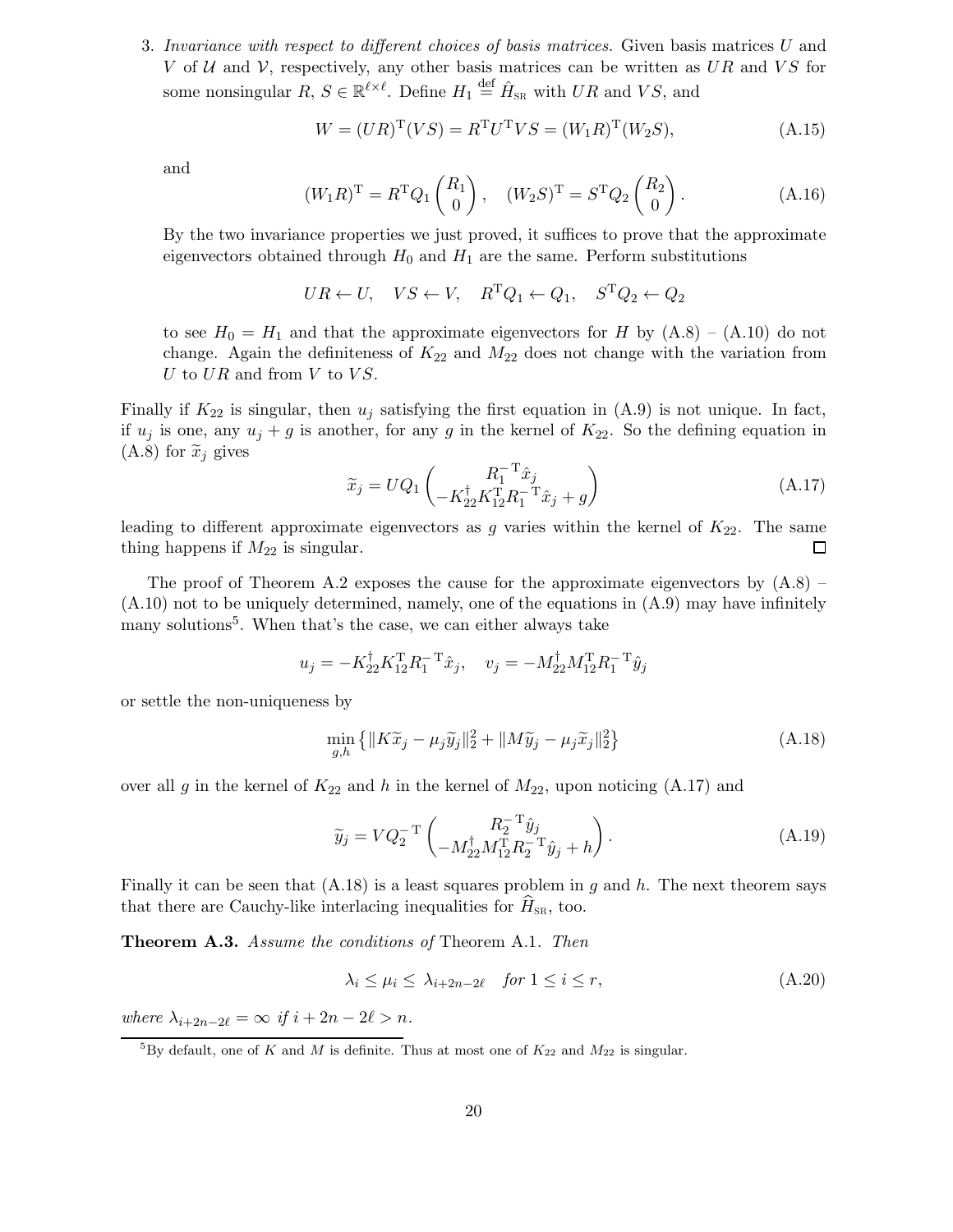*Proof.* Suppose for the moment that both  $K$  and  $M$  are definite. Recall the equivalence between the eigenvalue problem (1.1) and the one for [2]

$$
\mathbf{A} - \lambda \mathbf{B} \equiv \begin{pmatrix} M & 0 \\ 0 & K \end{pmatrix} - \lambda \begin{pmatrix} 0 & I_n \\ I_n & 0 \end{pmatrix}.
$$
 (A.21)

**A** is symmetric positive definite if K and M are. Let

$$
Z = \begin{pmatrix} VQ_2^{-T}(R_2^{-1} \oplus I_{\ell-r}) & 0 & 0\\ 2^{-T}(R_1^{-1} \oplus I_{\ell-r}) \end{pmatrix}
$$

which has full column rank. It can be verified, upon using  $(A.3)$ , that

$$
Z^{\mathrm{T}} \mathbf{A} Z = \begin{pmatrix} \widehat{M} & 0 \\ 0 & \widehat{K} \end{pmatrix}, \quad Z^{\mathrm{T}} \mathbf{B} Z = \begin{pmatrix} 0 & \widehat{I} \\ \widehat{I} & 0 \end{pmatrix},
$$

where

$$
\widehat{M} = \begin{pmatrix} R_2^{-T} & 0 & 0 \\ I_{\ell-r} & I_{\ell-r} \end{pmatrix} \begin{pmatrix} M_{11} & M_{12} \\ M_{12}^T & M_{22} \end{pmatrix} \begin{pmatrix} R_2^{-1} & 0 \\ I_{\ell-r} \end{pmatrix},
$$
\n
$$
\widehat{K} = \begin{pmatrix} R_1^{-T} & 0 \\ I_{\ell-r} \end{pmatrix} \begin{pmatrix} K_{11} & K_{12} \\ K_{12}^T & K_{22} \end{pmatrix} \begin{pmatrix} R_1^{-1} & 0 \\ I_{\ell-r} \end{pmatrix},
$$
\n
$$
\widehat{I} = \begin{pmatrix} I_r & 0 \\ 0 & I_r \end{pmatrix} \in \mathbb{R}^{\ell \times \ell}.
$$

 $Z<sup>T</sup>A Z$  is positive definite because  $A$  is. Note the eigenvalues of  $B - \lambda A$  are  $\pm \lambda_i^{-1}$  and

$$
-\lambda_1^{-1} \le -\lambda_2^{-1} \le \dots \le -\lambda_n^{-1} < \lambda_n^{-1} \le \dots \le \lambda_2^{-1} \le \lambda_1^{-1}.
$$

Denote the eigenvalues<sup>6</sup> of  $Z^{T}$ **B** $Z - \lambda Z^{T}$ **A** $Z$  by  $\pm \sigma_i$  ordered as

$$
-\sigma_1 \leq \cdots \leq -\sigma_r < -\sigma_{r+1} = \cdots = -\sigma_\ell = 0 = \sigma_\ell = \cdots = \sigma_{r+1} < \sigma_r \leq \cdots \leq \sigma_1.
$$

Now apply Cauchy's interlacing inequalities (extended for the generalized eigenvalue problem) to  $\bm{B} - \lambda \bm{A}$  and  $Z^{\mathrm{T}} \bm{B} Z - \lambda Z^{\mathrm{T}} \bm{A} Z$  to get for  $1 \leq i \leq \ell$ 

$$
\lambda_i^{-1} \ge \sigma_i \ge \begin{cases} \lambda_{i+2n-2\ell}^{-1}, & \text{if } i+2n-2\ell \le n, \\ 0, & \text{otherwise.} \end{cases}
$$

Equivalently  $\lambda_i \leq \sigma_i^{-1} \leq \lambda_{i+2n-2\ell}$  for  $1 \leq i \leq \ell$ . It remains to show that  $\mu_i = \sigma_i^{-1}$  for  $1 \leq i \leq r$ . To this end, we let

$$
Z_1 = \begin{pmatrix} I_r & 0 \\ -K_{22}^{-1}K_{12}^{\mathrm{T}}R_1^{-1} & I_{\ell-r} \end{pmatrix}, \quad Z_2 = \begin{pmatrix} I_r & 0 \\ -M_{22}^{-1}M_{12}^{\mathrm{T}}R_2^{-1} & I_{\ell-r} \end{pmatrix}.
$$

It can be verified that  $Z_1^T \hat{I} Z_2 = \hat{I}$  and

$$
Z_1^{\text{T}} \widehat{K} Z_1 = \begin{pmatrix} R_1^{-1} \widehat{K}_{11} R_1^{-\text{T}} & 0 \\ 0 & K_{22} \end{pmatrix}, \quad \widehat{K}_{11} = K_{11} - K_{12} K_{22}^{-1} K_{12}^{\text{T}},
$$
  

$$
Z_2^{\text{T}} \widehat{M} Z_2 = \begin{pmatrix} R_2^{-1} \widehat{M}_{11} R_2^{-\text{T}} & 0 \\ 0 & M_{22} \end{pmatrix}, \quad \widehat{M}_{11} = M_{11} - M_{12} M_{22}^{-1} M_{12}^{\text{T}}.
$$

<sup>6</sup>These eigenvalues are the same as those of  $(Z^{T} \boldsymbol{A} Z)^{-1/2} (Z^{T} \boldsymbol{B} Z) (Z^{T} \boldsymbol{A} Z)^{-1/2} = \begin{pmatrix} 0 & C \\ C^T & 0 \end{pmatrix}$  $C^{\rm T}=0$ ), where  $C =$  $\widehat{M}^{-1/2}\widehat{I}\widehat{K}^{-1/2}$ . Thus  $\sigma_i$  are the singular values of C.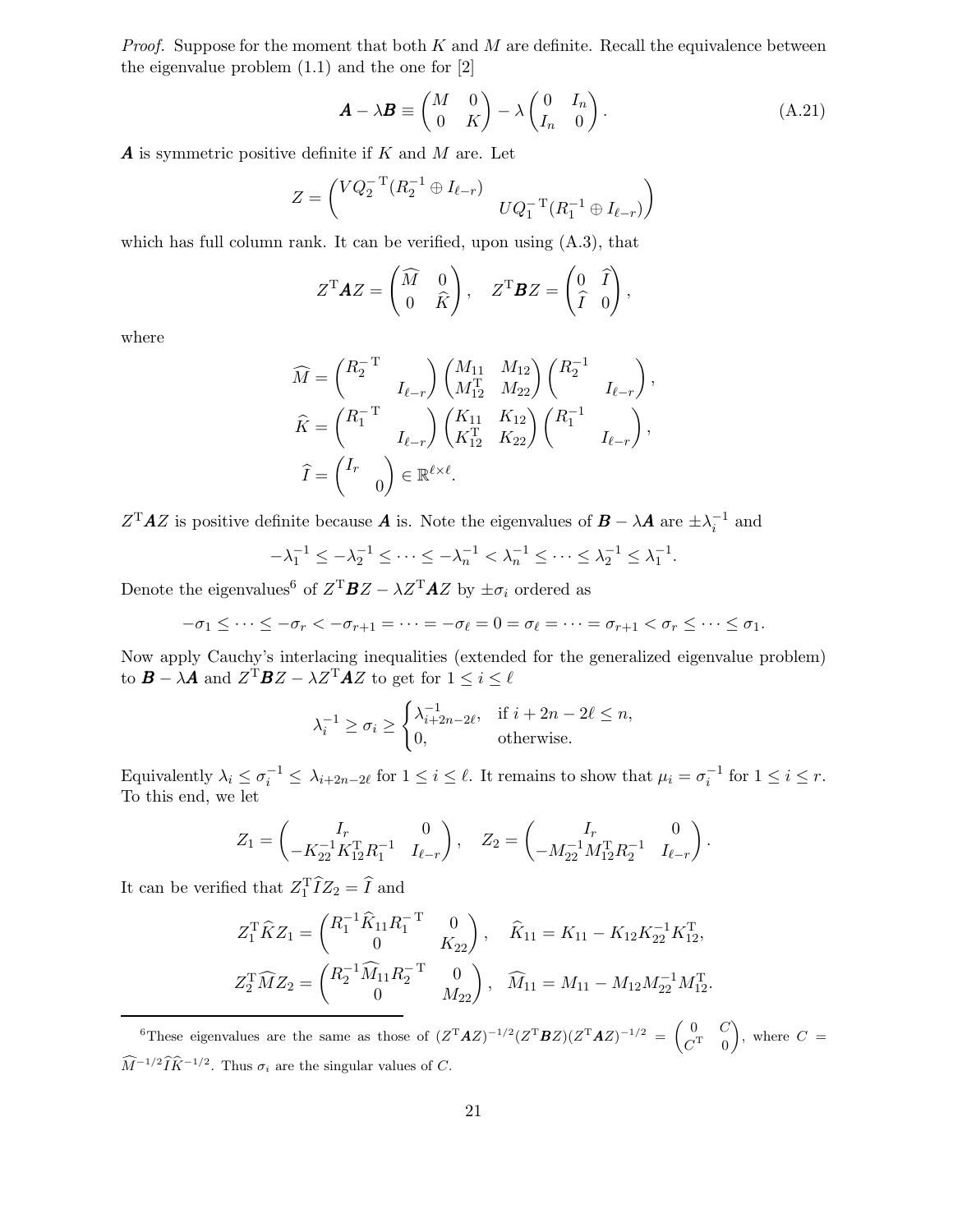The eigenvalues of  $Z^{T}BZ - \lambda Z^{T}AZ$  are the same as these of

$$
(Z_1 \oplus Z_2)^{\mathrm{T}} \left( Z^{\mathrm{T}} \boldsymbol{B} Z - \lambda Z^{\mathrm{T}} \boldsymbol{A} Z \right) (Z_1 \oplus Z_2)
$$

which is a  $4 \times 4$  block matrix pencil and becomes, after switching its second and third row and its second and third column,

$$
\begin{pmatrix} 0 & I_r \ I_r & 0 \end{pmatrix} \oplus 0_{2(\ell-r)\times 2(\ell-r)} - \lambda \begin{pmatrix} R_2^{-1} \widehat{M}_{11} R_2^{-T} & 0 \\ 0 & R_1^{-1} \widehat{K}_{11} R_1^{-T} \end{pmatrix} \oplus \begin{pmatrix} M_{22} & 0 \\ 0 & K_{22} \end{pmatrix}.
$$

Thus the nonzero eigenvalues of  $Z^{T}BZ - \lambda Z^{T}AZ$  are the same as these of

$$
\begin{pmatrix} 0 & I_r \\ I_r & 0 \end{pmatrix} - \lambda \begin{pmatrix} R_2^{-1} \widehat{M}_{11} R_2^{-\mathsf{T}} & 0 \\ 0 & R_1^{-1} \widehat{K}_{11} R_1^{-\mathsf{T}} \end{pmatrix}
$$

which in turn are the same as the reciprocals of the eigenvalues of  $\hat{H}_{SR}$ , i.e.,  $\sigma_i = \mu_i^{-1}$ , as expected.

Consider now that K is singular. Let  $K(\epsilon) = K + \epsilon I_n$  which is definite, where  $\epsilon > 0$ . Define accordingly  $H(\epsilon)$  and its eigenvalues  $\pm \lambda_i(\epsilon)$ ,  $H_{\text{SR}}(\epsilon)$  and its eigenvalues  $\pm \mu_i(\epsilon)$ . By what we just proved, we have

$$
\lambda_i(\epsilon) \le \mu_i(\epsilon) \le \lambda_{i+2n-2\ell}(\epsilon) \quad \text{for } 1 \le i \le r. \tag{A.22}
$$

From the construction of  $\widehat{H}_{SR}$  above, we see that  $\lim_{\epsilon \to 0^+} \widehat{H}_{SR}(\epsilon)$  exists and the limit is the  $\widehat{H}_{SR}$ given by (A.5). Since eigenvalues are continuous functions of matrix entries, letting  $\epsilon \to 0^+$  in (A.22) to get the desired inequalities in (A.20).  $\Box$ 

REMARK A.1. Noticeably our treatment above is much more complicated than the nonsingular case in section 3. Certainly an argument can be made not to use  $\{\mathcal{U}, \mathcal{V}\}\$  with a singular W at all because [2, Lemma 2.1] says that W is nonsingular if  $\{U, V\}$  is exact. But in practice, especially at the beginning of an iterative process, it is hard to guarantee this is so at all time. Our treatment, albeit complicated, shows that the optimums in (3.1) and (3.2) can still be realized. An alternative and much simpler treatment for the singular case at a tradeoff of achieving only suboptimal approximations to  $(3.1)$  and  $(3.2)$  is as follows. Suppose  $(A.1)$  and  $(A.2)$ . We have

$$
(R_1^{-1}, 0)Q_1^{-1}U^{\mathrm{T}} V Q_2^{-\mathrm{T}} \begin{pmatrix} R_2 \\ 0 \end{pmatrix} = I_r.
$$

After substitutions

$$
U \leftarrow U Q_1^{-T} \begin{pmatrix} R_1 \\ 0 \end{pmatrix}, \quad V \leftarrow V Q_2^{-T} \begin{pmatrix} R_2 \\ 0 \end{pmatrix},
$$

two new subspaces  $U$  and  $V$  with dimension r are born with new basis matrices U and V satisfying  $U<sup>T</sup>V = I<sub>r</sub>$ , returning to the nonsingular W case in section 3.

### Acknowledgments

We thank Dario Rocca and Giulia Galli for drawing our attentions to the linear response eigenvalue problem, and for providing us with the test matrices used in the numerical experiment. Bai is supported in part by NSF grants OCI-0749217 and DMR-1035468 and DOE grant DE-FC02-06ER25794. Li is supported in part by NSF grant DMS-0810506 and DMS-1115834.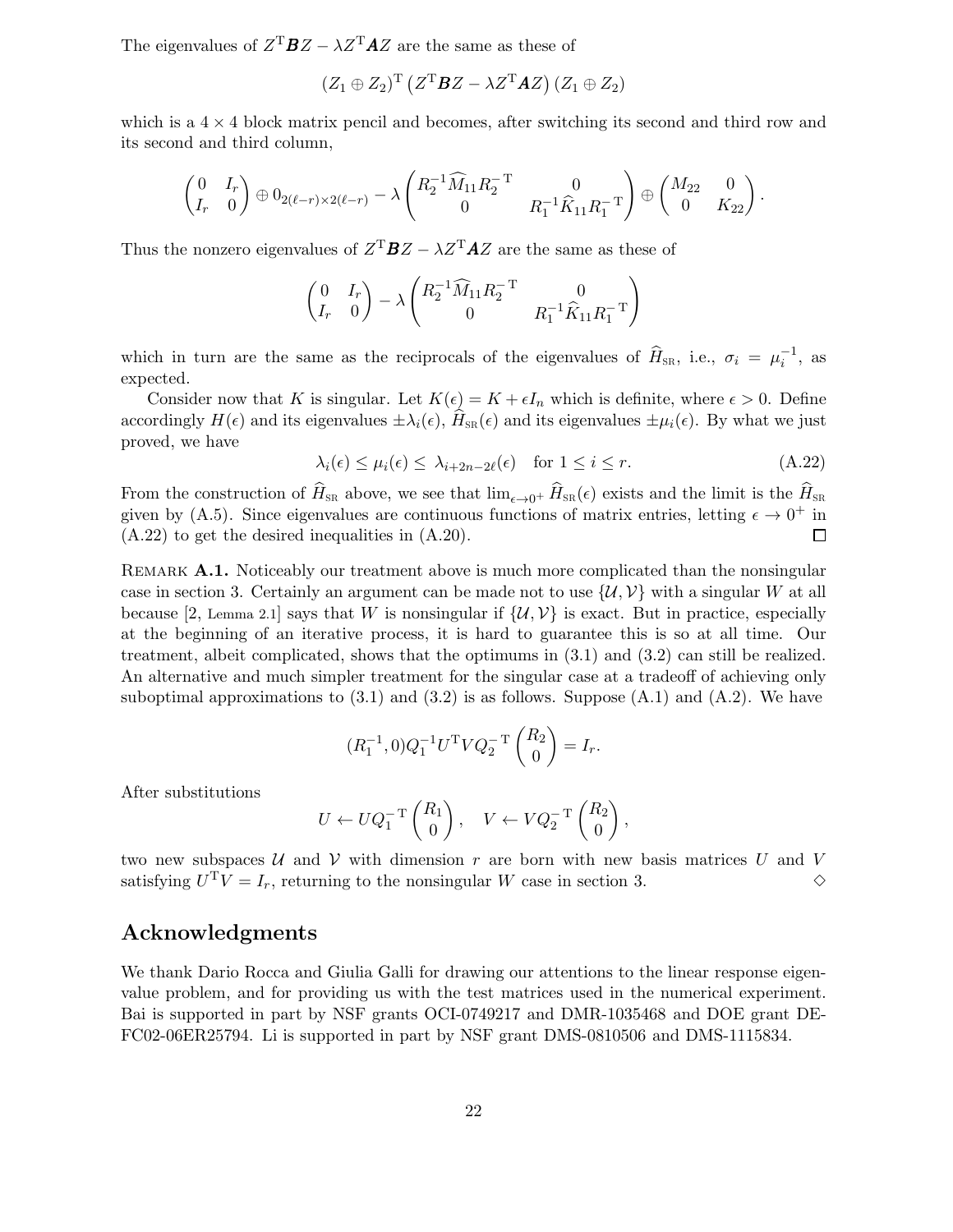## References

- [1] E. Anderson, Z. Bai, C. Bischof, S. Blackford, J. Demmel, J. Dongarra, J. Du Croz, A. Greenbaum, S. Hammarling, A. McKenney, and D. Sorensen. LAPACK Users' Guide (third ed.). SIAM, Philadelphia, 1999.
- [2] Z. Bai and R.-C. Li. Minimization principle for linear response eigenvalue problem I: Theory. submitted, 2011.
- [3] Z. Bai and R.-C. Li. Minimization principle for linear response eigenvalue problem with applications. Technical Report 2011-06, Department of Mathematics, University of Texas at Arlington, May 2011. Available at http://www.uta.edu/math/preprint/.
- [4] P. Benner, H. Faßbender, and M. Stoll. A Hamiltonian Krylov-Schur-type method based on the symplectic Lanczos process. Linear Algebra Appl., 435(3):578–600, 2011.
- [5] P. Benner and H. Faßbender. An implicitly restarted symplectic Lanczos method for the Hamiltonian eigenvalue problem. Linear Algebra Appl., 263:75–111, 1997.
- [6] P. Benner, V. Mehrmann, and H. Xu. A numerically stable structure preserving method for computing the eigenvalues of real Hamiltonian or symplectic pencils. Numer. Math., 78:329–357, 1998.
- [7] D. Bohm and D. Pines. A collective description of electron interactions: III. Coulomb interactions in a degenerate electron gas. Phys. Rev., 92:609–625, 1953.
- [8] A. Bunse-Gerstner and V. Mehrmann. A symplectic QR like algorithm for the solution of the real algebraic Riccati equation. IEEE Trans. Automat. Control, 31(12):1104–1113, 1986.
- [9] B. E. Chi. The eigenvalue problem for collective motion in the random phase approximation. Nuclear Physics, A146(2):449–456, 1970.
- [10] J. Demmel. Applied Numerical Linear Algebra. SIAM, Philadelphia, PA, 1997.
- [11] P. Giannozzi et al. QUANTUM ESPRESSO: a modular and open-source software project for quantum simulations of materials. J. Phys. Condensed Matter, 21:395502, 2009. Available at http://www.quantum-espresso.org/.
- [12] U. Flaschka, W.-W. Lin, and J.-L. Wu. A KQZ algorithm for solving linear-response eigenvalue equations. Linear Algebra Appl.,  $165:93 - 123$ , 1992.
- [13] G. H. Golub and C. F. Van Loan. Matrix Computations. Johns Hopkins University Press, Baltimore, Maryland, 3rd edition, 1996.
- [14] M. Gruning, A. Marini, and X. Gonze. Exciton-plasmon states in nanoscale materials: breakdown of the Tamm-Dancoff approximation. Nano Letters, 9:2820–2824, 2009.
- [15] M. Gruning, A. Marini, and X. Gonze. Implementation and testing of Lanczos-based algorithms for random-phase approximation eigenproblems. Technical report, arXiv:1102.3909v1, February 2011.
- [16] U. Hetmaniuk and R. Lehoucq. Basis selection in LOBPCG. J. Comput. Phys., 218(1):324 332, 2006.
- [17] M. E. Hochstenbach. A Jacobi-Davidson type method for the product eigenvalue problem. J. Comput. Appl. Math., 212:46–62, 2008.
- [18] Kevin J. Kerns and Andrew T. Yang. Preservation of passivity during RLC network reduction via split congruence transformations. IEEE Trans. Computer-Aided Design of Integrated Circuits and Systems, 17(7):582–591, July 1998.
- [19] A. V. Knyazev. A preconditioned conjugate gradient method for eigenvalue problems and its implementation in a subspace. Internat Series Numer. Math., 96:143–154, 1991.
- [20] A. V. Knyazev. Toward the optimal preconditioned eigensolver: Locally optimal block preconditioned conjugate gradient method.  $SIAM J. Sci. Comput., 23(2):517-541, 2001.$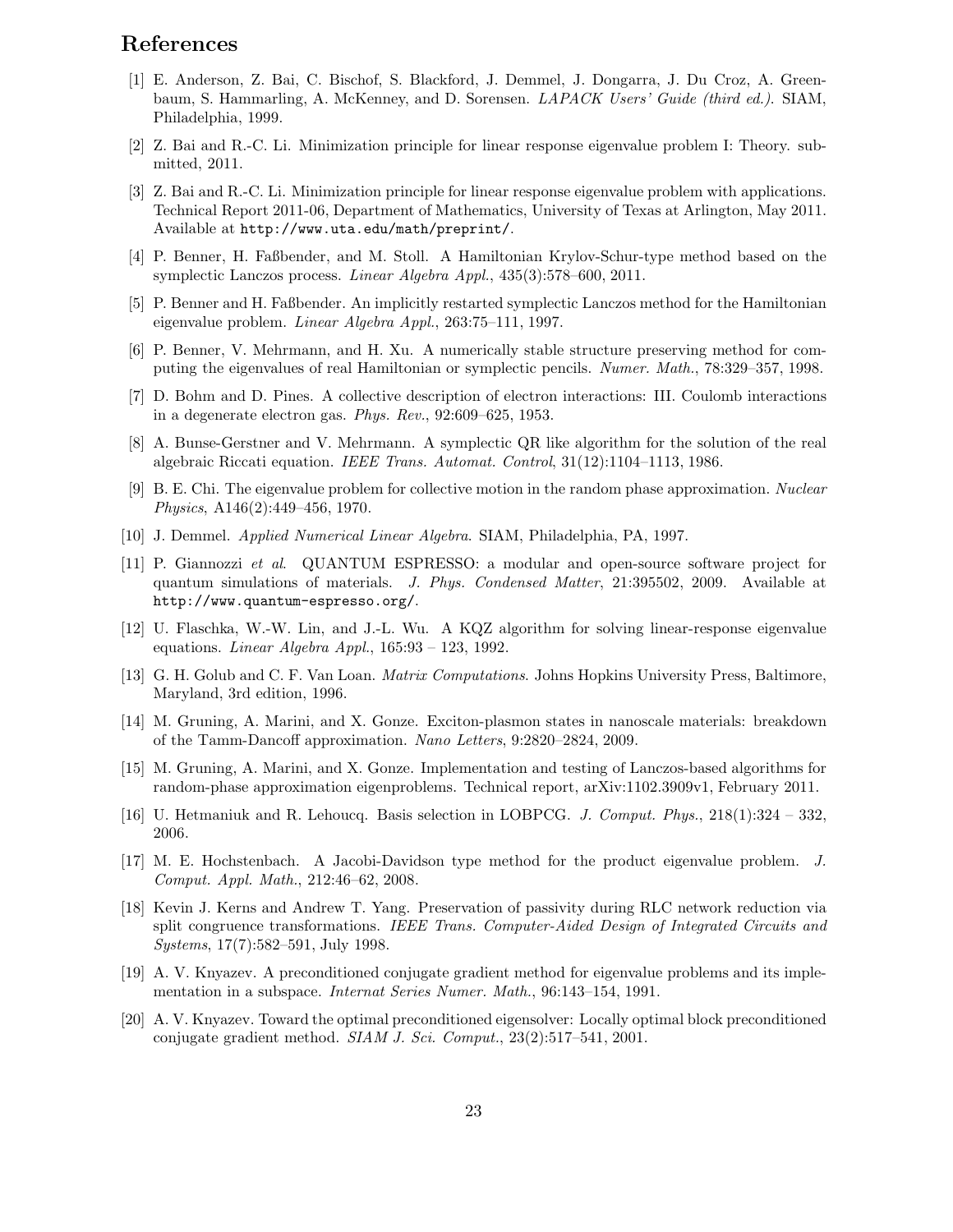- [21] D. Kressner. A periodic Krylov-Schur algorithm for large matrix products. Numer. Math., 103:461– 483, 2006.
- [22] R.-C. Li. Accuracy of computed eigenvectors via optimizing a Rayleigh quotient. BIT, 44(3):585–593, 2004.
- [23] R.-C. Li and Z. Bai. Structure-preserving model reductions using a Krylov subspace projection formulation. Commun. Math. Sciences, 3(2):179–199, 2005.
- [24] D. E. Longsine and S. F. McCormick. Simultaneous Rayleigh-quotient minimization methods for  $Ax = \lambda Bx$ . Linear Algebra Appl., 34:195–234, 1980.
- [25] M. J. Lucero, A. M. N. Niklasson, S. Tretiak, and M. Challacombe. Molecular-orbital-free algorithm for excited states in time-dependent perturbation theory. J. Chem. Phys., 129(6):064114, 2008.
- [26] M. A. Marques, A. Castro, and A. Rubio. Assessment of exchange-correlation functionals for the calculation of dynamical properties of small clusters in time-dependent density functional theory. J. Chem. Phys., 115(7):3006–3014, 2001.
- [27] A. Muta, J.-I. Iwata, Y. Hashimoto, and K. Yabana. Solving the RPA eigenvalue equation in realspace. Progress Theoretical Physics, 108(6):1065–1076, 2002.
- [28] J. Nocedal and S. Wright. Numerical Optimization. Springer, 2nd edition, 2006.
- [29] J. Olsen, H. J. Aa. Jensen, and P. Jørgensen. Solution of the large matrix equations which occur in response theory. J. Comput. Phys., 74(2):265 – 282, 1988.
- [30] E. E. Ovtchinnikov. Jacobi correction equation, line search, and conjugate gradients in Hermitian eigenvalue computation I: Computing an extreme eigenvalue. SIAM J. Numer. Anal., 46(5):2567– 2592, 2008.
- [31] P. Papakonstantinou. Reduction of the RPA eigenvalue problem and a generalized Cholesky decomposition for real-symmetric matrices. EPL (Europhysics Letters), 78(1):12001, 2007.
- [32] B. N. Parlett. The Symmetric Eigenvalue Problem. SIAM, Philadelphia, 1998.
- [33] B. T. Polyak. Introduction to optimization. Optimization Software, New York, 1987.
- [34] P. Ring, Z.-Y. Ma, N. Van Giai, D. Vretenar, A. Wandelt, and L.-G. Gao. The time-dependent relativistic mean-field theory and the random phase approximation. Nuclear Physics A, 249:249– 268, 2001.
- [35] P. Ring and P. Schuck. The Nuclear Many-Body Problem. Springer-Verlag, New York, 1980.
- [36] D. Rocca, Z. Bai, R.-C. Li, and G. Galli. A block variational procedure for the iterative diagonalization of non-Hermitian random-phase approximation matrices. J. Chem. Phys., 136:034111, 2012.
- [37] G. W. Stewart and Ji-Guang Sun. Matrix Perturbation Theory. Academic Press, Boston, 1990.
- [38] R. E. Stratmann, G. E. Scuseria, and M. J. Frisch. An efficient implementation of time-dependent density-functional theory for the calculation of excitation of large molecules. J. Chem. Phys., 109:8218–8824, 1998.
- [39] I. Takahashi. A note on the conjugate gradient method. Inform. Process. Lett., 5:45–49, 1965.
- [40] D. J. Thouless. Vibrational states of nuclei in the random phase approximation. Nuclear Physics, 22(1):78–95, 1961.
- [41] D. J. Thouless. The quantum mechanics of many-body systems. Academic, 1972.
- [42] S. Tretiak, C. M. Isborn, A. M. N. Niklasson, and M. Challacombe. Representation independent algorithms for molecular response calculations in time-dependent self-consistent field theories. J. Chem. Phys., 130(5):054111, 2009.
- [43] S. Tretiak and S. Mukamel. Density matrix analysis and simulation of electronic excitations in conjugated and aggregated molecules. Chem. Rev., 102:3171–3212, 2002.